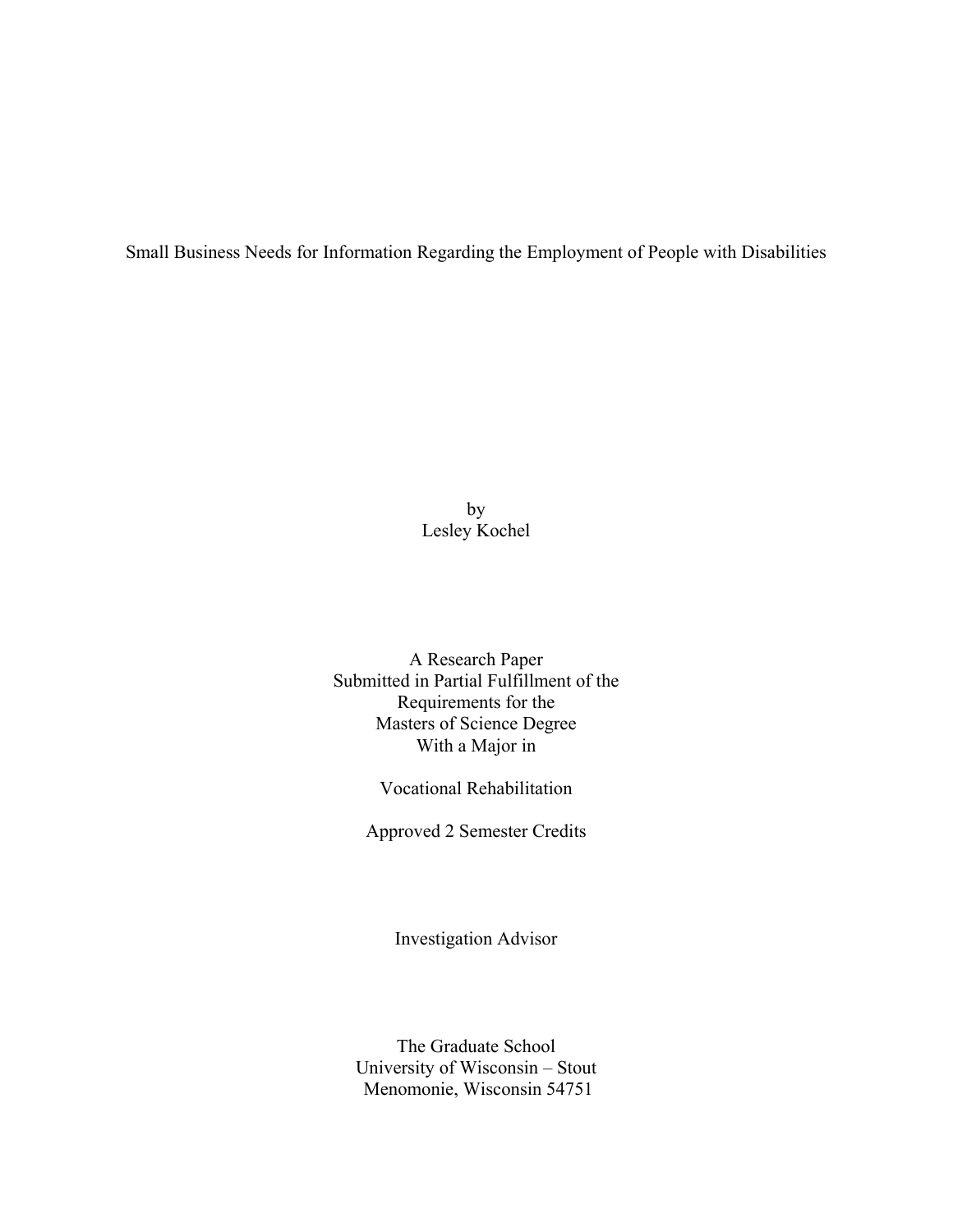# The Graduate College University of Wisconsin – Stout Menomonie, Wisconsin 54751

# ABSTRACT

| Kochel,                                                          | Leslev            |                           |
|------------------------------------------------------------------|-------------------|---------------------------|
| SMALL BUSINESS NEEDS FOR INFORMATION REGARDING THE EMPLOYMENT OF |                   |                           |
| PEOPLE WITH DISABILITIES                                         |                   |                           |
| <b>Vocational Rehabilitation</b>                                 | Dr. Robert Peters | 12/01<br>41 Pages         |
| American Psychological Association                               | (APA)             | Manual used in this study |

This study investigated whether small business employers have a need for more information about hiring and employing people with disabilities. Seventy-three small business employers in Wisconsin, Minnesota, and Iowa participated in the study by responding to a questionnaire mailed to them in October. The results indicated that small business employers do have a need for more information. While the majority is willing to hire an individual with a disability, few have done so and few feel prepared to do so in the future. The implications of the findings for vocational rehabilitation agencies were discussed.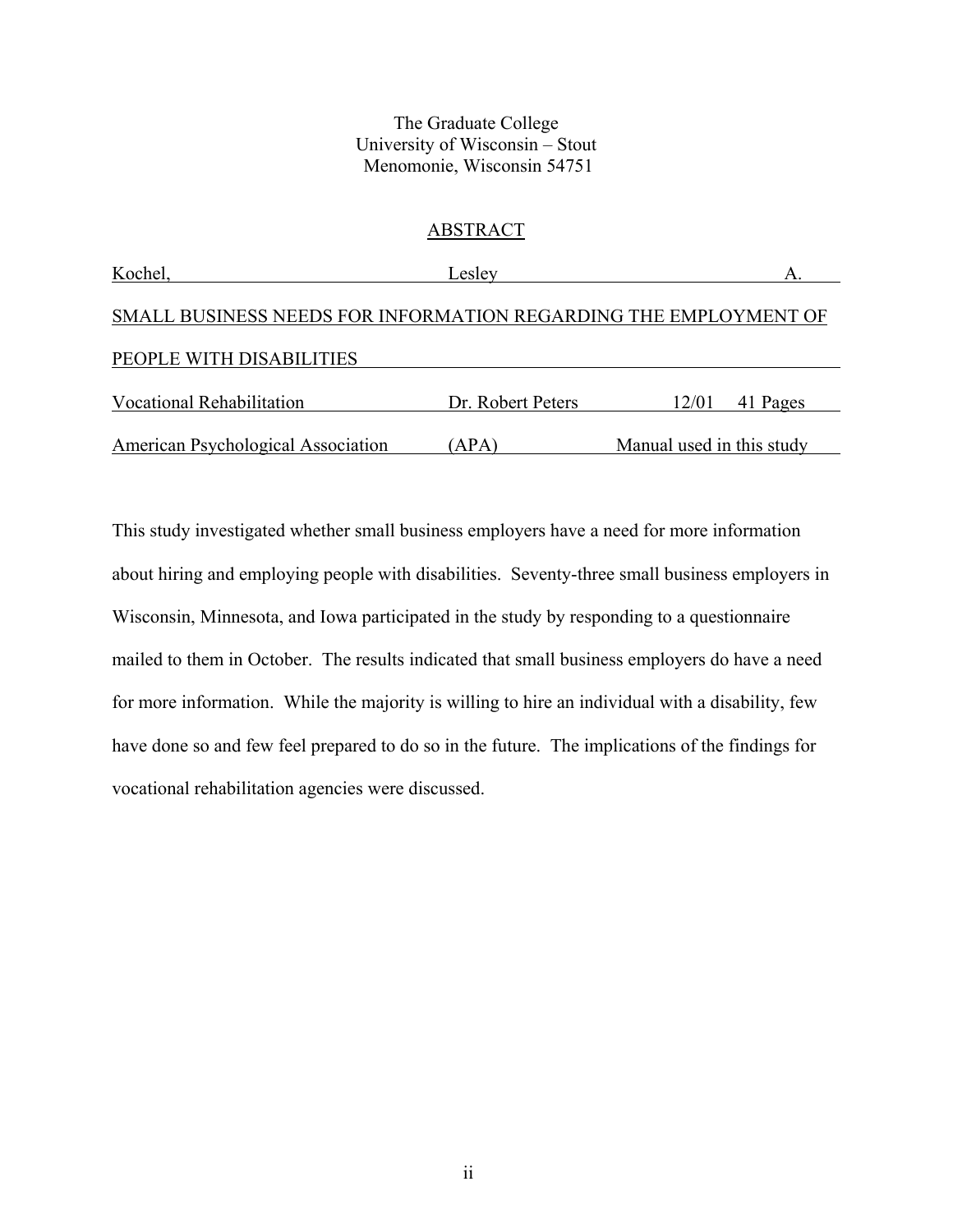# TITLE PAGE

# ABSTRACT

# TABLE OF CONTENTS

| Introduction<br>Hiring People with Disabilities<br>Disability Legislation<br>1<br>Americans with Disabilities Act<br>$\overline{c}$<br>5<br><b>Rehabilitation Acts Amendments</b><br>6<br><b>Employers Attitudes and Perceptions</b><br>$\overline{7}$<br>People with Disabilities<br>$\,$ 8 $\,$<br>Vocational Rehabilitation<br>9<br>Disability<br>9<br><b>Job Analysis</b><br>9<br>Accessible<br>9<br>Reasonable Accommodation<br>9<br><b>Supported Employment Services</b><br>Limitations of the Study<br>10<br>Statement of the Problem<br>10<br><b>Research Questions</b><br>11<br>Definitions<br>11<br><b>CHAPTER II</b><br>Page 12<br>Review of Literature<br>12<br>Hiring People with Disabilities<br>12<br><b>Employers Attitudes</b><br>15<br><b>Building Relationships</b><br>16<br><b>CHAPTER III</b><br>Page 20<br>Methodology<br>20<br>Introduction<br>20<br>Description of Participants<br>20<br><b>Sample Selection</b><br>20<br>Instrumentation<br>20<br>Data Collection<br>21<br>21<br>Data Analysis<br>Limitations<br>21<br><b>CHAPTER IV</b><br>Page 23<br>Results<br>23 | <b>CHAPTER I</b>        | Page 1 |
|-----------------------------------------------------------------------------------------------------------------------------------------------------------------------------------------------------------------------------------------------------------------------------------------------------------------------------------------------------------------------------------------------------------------------------------------------------------------------------------------------------------------------------------------------------------------------------------------------------------------------------------------------------------------------------------------------------------------------------------------------------------------------------------------------------------------------------------------------------------------------------------------------------------------------------------------------------------------------------------------------------------------------------------------------------------------------------------------------|-------------------------|--------|
|                                                                                                                                                                                                                                                                                                                                                                                                                                                                                                                                                                                                                                                                                                                                                                                                                                                                                                                                                                                                                                                                                               |                         |        |
|                                                                                                                                                                                                                                                                                                                                                                                                                                                                                                                                                                                                                                                                                                                                                                                                                                                                                                                                                                                                                                                                                               |                         |        |
|                                                                                                                                                                                                                                                                                                                                                                                                                                                                                                                                                                                                                                                                                                                                                                                                                                                                                                                                                                                                                                                                                               |                         |        |
|                                                                                                                                                                                                                                                                                                                                                                                                                                                                                                                                                                                                                                                                                                                                                                                                                                                                                                                                                                                                                                                                                               |                         |        |
|                                                                                                                                                                                                                                                                                                                                                                                                                                                                                                                                                                                                                                                                                                                                                                                                                                                                                                                                                                                                                                                                                               |                         |        |
|                                                                                                                                                                                                                                                                                                                                                                                                                                                                                                                                                                                                                                                                                                                                                                                                                                                                                                                                                                                                                                                                                               |                         |        |
|                                                                                                                                                                                                                                                                                                                                                                                                                                                                                                                                                                                                                                                                                                                                                                                                                                                                                                                                                                                                                                                                                               |                         |        |
|                                                                                                                                                                                                                                                                                                                                                                                                                                                                                                                                                                                                                                                                                                                                                                                                                                                                                                                                                                                                                                                                                               |                         |        |
|                                                                                                                                                                                                                                                                                                                                                                                                                                                                                                                                                                                                                                                                                                                                                                                                                                                                                                                                                                                                                                                                                               |                         |        |
|                                                                                                                                                                                                                                                                                                                                                                                                                                                                                                                                                                                                                                                                                                                                                                                                                                                                                                                                                                                                                                                                                               |                         |        |
|                                                                                                                                                                                                                                                                                                                                                                                                                                                                                                                                                                                                                                                                                                                                                                                                                                                                                                                                                                                                                                                                                               |                         |        |
|                                                                                                                                                                                                                                                                                                                                                                                                                                                                                                                                                                                                                                                                                                                                                                                                                                                                                                                                                                                                                                                                                               |                         |        |
|                                                                                                                                                                                                                                                                                                                                                                                                                                                                                                                                                                                                                                                                                                                                                                                                                                                                                                                                                                                                                                                                                               |                         |        |
|                                                                                                                                                                                                                                                                                                                                                                                                                                                                                                                                                                                                                                                                                                                                                                                                                                                                                                                                                                                                                                                                                               |                         |        |
|                                                                                                                                                                                                                                                                                                                                                                                                                                                                                                                                                                                                                                                                                                                                                                                                                                                                                                                                                                                                                                                                                               |                         |        |
|                                                                                                                                                                                                                                                                                                                                                                                                                                                                                                                                                                                                                                                                                                                                                                                                                                                                                                                                                                                                                                                                                               |                         |        |
|                                                                                                                                                                                                                                                                                                                                                                                                                                                                                                                                                                                                                                                                                                                                                                                                                                                                                                                                                                                                                                                                                               |                         |        |
|                                                                                                                                                                                                                                                                                                                                                                                                                                                                                                                                                                                                                                                                                                                                                                                                                                                                                                                                                                                                                                                                                               |                         |        |
|                                                                                                                                                                                                                                                                                                                                                                                                                                                                                                                                                                                                                                                                                                                                                                                                                                                                                                                                                                                                                                                                                               |                         |        |
|                                                                                                                                                                                                                                                                                                                                                                                                                                                                                                                                                                                                                                                                                                                                                                                                                                                                                                                                                                                                                                                                                               |                         |        |
|                                                                                                                                                                                                                                                                                                                                                                                                                                                                                                                                                                                                                                                                                                                                                                                                                                                                                                                                                                                                                                                                                               |                         |        |
|                                                                                                                                                                                                                                                                                                                                                                                                                                                                                                                                                                                                                                                                                                                                                                                                                                                                                                                                                                                                                                                                                               |                         |        |
|                                                                                                                                                                                                                                                                                                                                                                                                                                                                                                                                                                                                                                                                                                                                                                                                                                                                                                                                                                                                                                                                                               |                         |        |
|                                                                                                                                                                                                                                                                                                                                                                                                                                                                                                                                                                                                                                                                                                                                                                                                                                                                                                                                                                                                                                                                                               |                         |        |
|                                                                                                                                                                                                                                                                                                                                                                                                                                                                                                                                                                                                                                                                                                                                                                                                                                                                                                                                                                                                                                                                                               |                         |        |
|                                                                                                                                                                                                                                                                                                                                                                                                                                                                                                                                                                                                                                                                                                                                                                                                                                                                                                                                                                                                                                                                                               |                         |        |
|                                                                                                                                                                                                                                                                                                                                                                                                                                                                                                                                                                                                                                                                                                                                                                                                                                                                                                                                                                                                                                                                                               |                         |        |
|                                                                                                                                                                                                                                                                                                                                                                                                                                                                                                                                                                                                                                                                                                                                                                                                                                                                                                                                                                                                                                                                                               |                         |        |
|                                                                                                                                                                                                                                                                                                                                                                                                                                                                                                                                                                                                                                                                                                                                                                                                                                                                                                                                                                                                                                                                                               |                         |        |
|                                                                                                                                                                                                                                                                                                                                                                                                                                                                                                                                                                                                                                                                                                                                                                                                                                                                                                                                                                                                                                                                                               |                         |        |
|                                                                                                                                                                                                                                                                                                                                                                                                                                                                                                                                                                                                                                                                                                                                                                                                                                                                                                                                                                                                                                                                                               |                         |        |
|                                                                                                                                                                                                                                                                                                                                                                                                                                                                                                                                                                                                                                                                                                                                                                                                                                                                                                                                                                                                                                                                                               |                         |        |
|                                                                                                                                                                                                                                                                                                                                                                                                                                                                                                                                                                                                                                                                                                                                                                                                                                                                                                                                                                                                                                                                                               |                         |        |
|                                                                                                                                                                                                                                                                                                                                                                                                                                                                                                                                                                                                                                                                                                                                                                                                                                                                                                                                                                                                                                                                                               |                         |        |
|                                                                                                                                                                                                                                                                                                                                                                                                                                                                                                                                                                                                                                                                                                                                                                                                                                                                                                                                                                                                                                                                                               |                         |        |
|                                                                                                                                                                                                                                                                                                                                                                                                                                                                                                                                                                                                                                                                                                                                                                                                                                                                                                                                                                                                                                                                                               | Demographic Information | 23     |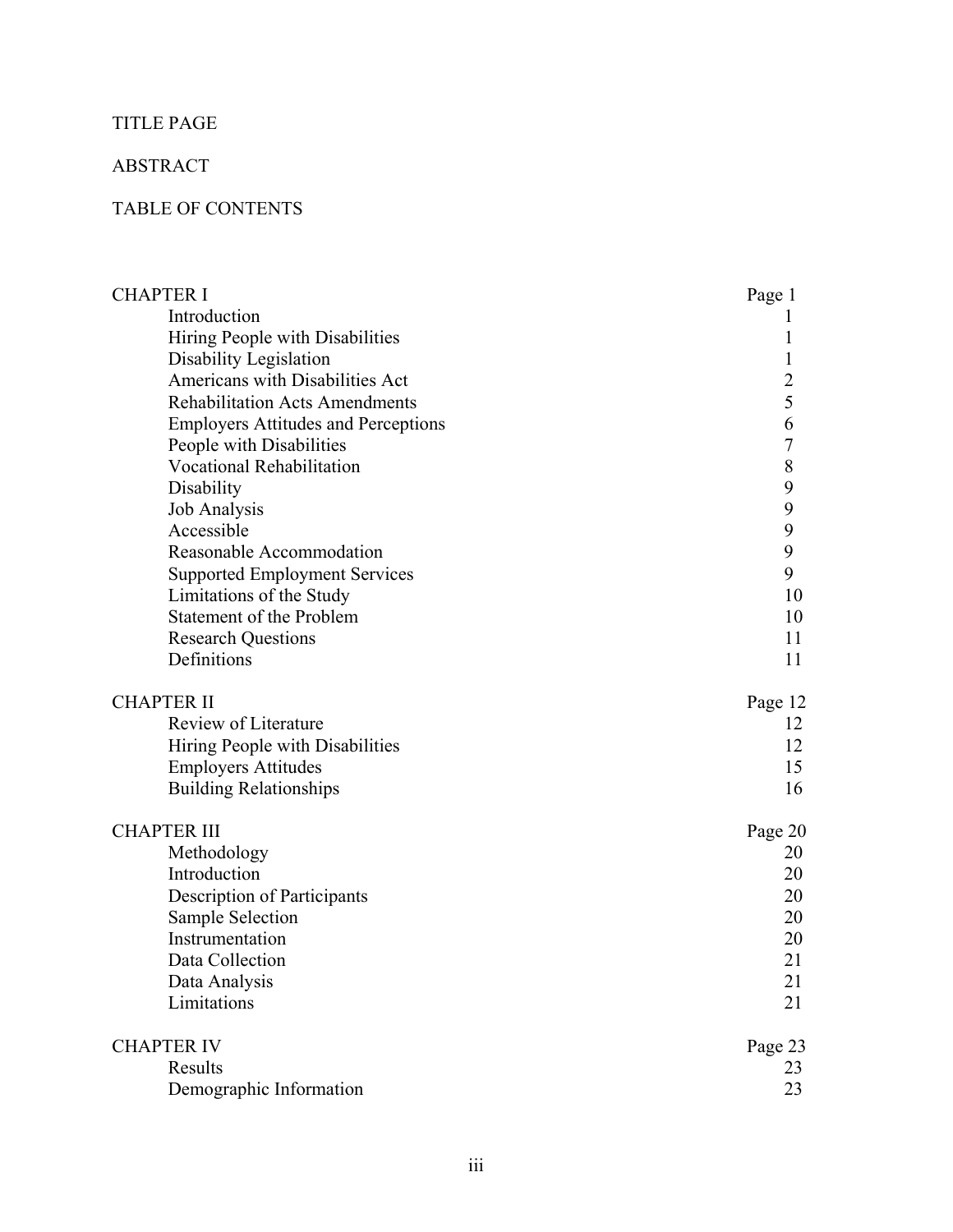| Descriptive Data                             | 23      |
|----------------------------------------------|---------|
| <b>CHAPTER V</b>                             | Page 29 |
| Discussion, Conclusions, and Recommendations | 29      |
| Introduction                                 | 29      |
| Discussion                                   | 29      |
| Conclusions                                  | 33      |
| Recommendations for further research         | 34      |
| <b>REFERENCES</b>                            | Page 35 |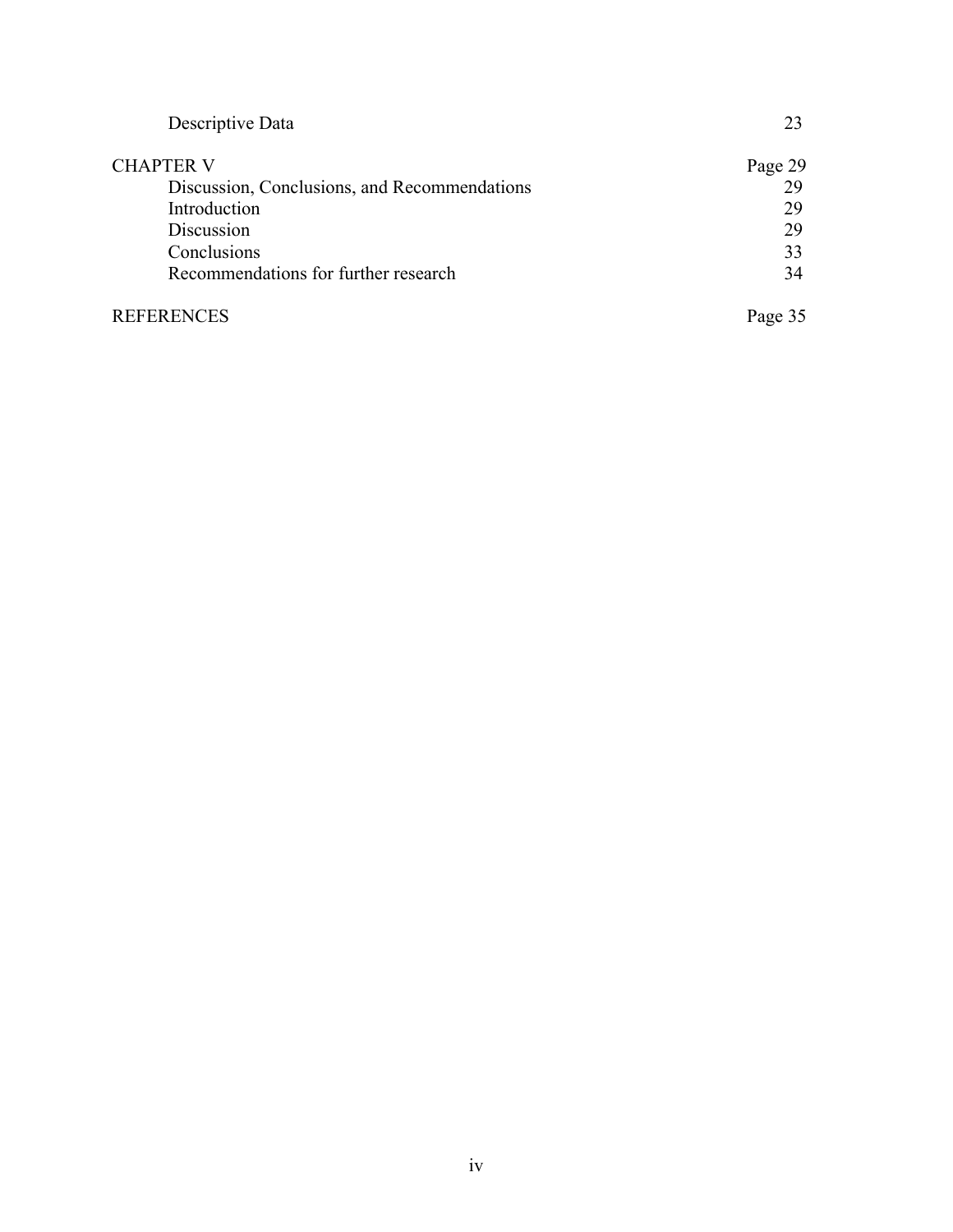#### **CHAPTER 1**

#### **Introduction**

#### **Hiring People with Disabilities**

One purpose of the Americans with Disabilities Act (ADA) was to ease the task of gaining and maintaining employment for people with disabilities. Yet the majority of this population is still unemployed. Past research (Diksa & Rogers, 1996; Kregel & Tomiyasu, 1994; Kregel & Unger, 1993; Levy, Jessop, Rimmerman, Francis, & Levy, 1993; Stone & Colella, 1996; Florian, 1980) has focused on employers' attitudes towards hiring people with disabilities. Studies have found that employers' attitudes towards people with disabilities improve as employers gain experience and information about working with an individual with a disability. Employers with less experience often believe that people with disabilities are less efficient or costs to hire workers with disabilities are increased. These attitudes and the high unemployment of people with disabilities have become the focus of vocational rehabilitation (VR). VR works to implement programs, gather community support, assist individuals, and employers in the employment process. The process of hiring an individual with a disability, beginning with the first interview and application can be a difficult task. The perceived difficulty of this process and of accommodating an individual with a disability has made employers wary about hiring. Many employers have made use of VR and other supports but not all employers have the same access to these resources because of finances or location.

#### **Disability Legislation**

Legislation exists to promote equity for people with disabilities. Historically disabilities were perceived as evil, as some sort of punishment. Beginning in the 1800s, changes in the perception of disability and changes in government began. Government became more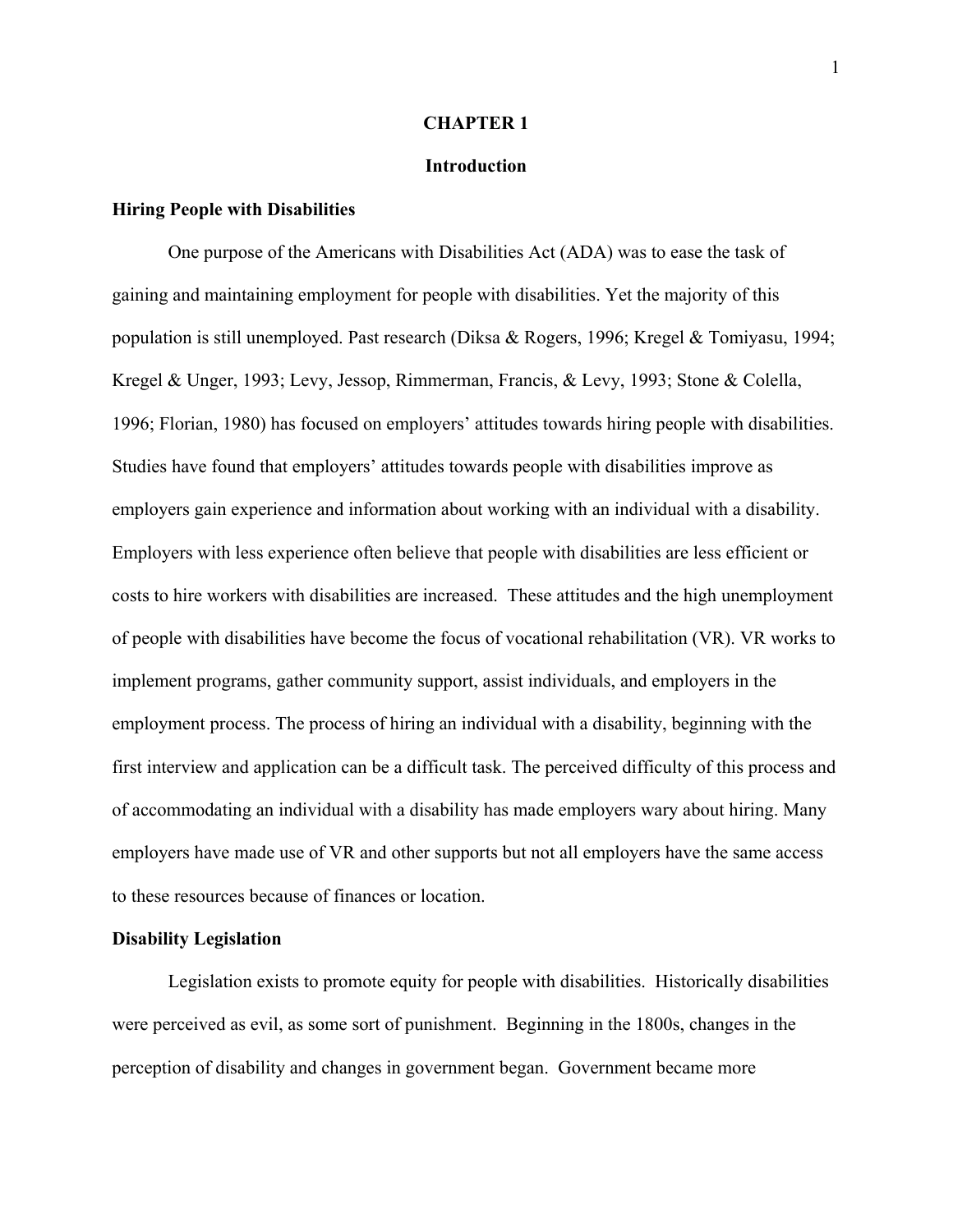representative and began to address social issues. Workers compensation was the first government initiative that put the focus on the individual and not on some higher power that caused the disability. Societal changes also began to occur. Movements to help the poor and disadvantaged grew. Other government initiatives included the Soldiers Rehabilitation Act of 1918 that called for services for injured soldiers. The Smith Fess Act of 1920 began the first public rehabilitation program, providing services for people with disabilities. In 1935, the Social Security Act provided a pension for those who could no longer work and provided benefits to adults and children with disabilities. The Randolph Shephard Act of 1936 provided funding for people with visual impairments. In 1943, the Bardon LaFollette Act established that people with mental retardation are covered by the Social Security Act. A large piece of legislation the Rehabilitation Act of 1973 and its following amendments have had a long-term, deep impact on rehabilitation and fundamental civil rights for people with disabilities. The Rehabilitation Act was the basis for the Americans with Disabilities Act of 1990.

#### Americans with Disabilities Act

The ADA consists of five sections that attempt to reduce discrimination against people with disabilities in all aspects of daily life. It is the third in a series of legislation to attempt to reduce discrimination. The predecessors to the ADA are the Civil Rights Act of 1964 and the Rehabilitation Act of 1973.

Title I of the ADA prohibits employers, employment agencies, labor organizations, and joint labor management from discrimination in the selection, testing, hiring, and promotion of new and current employees. Equal opportunity is given to persons with disabilities. Workers with disabilities shall be provided reasonable accommodation when appropriate (Fersh  $\&$ Thomas, 1993; Spechler, 1996; Fiedler, 1994; Lindsay, 1990). Title II prohibits discrimination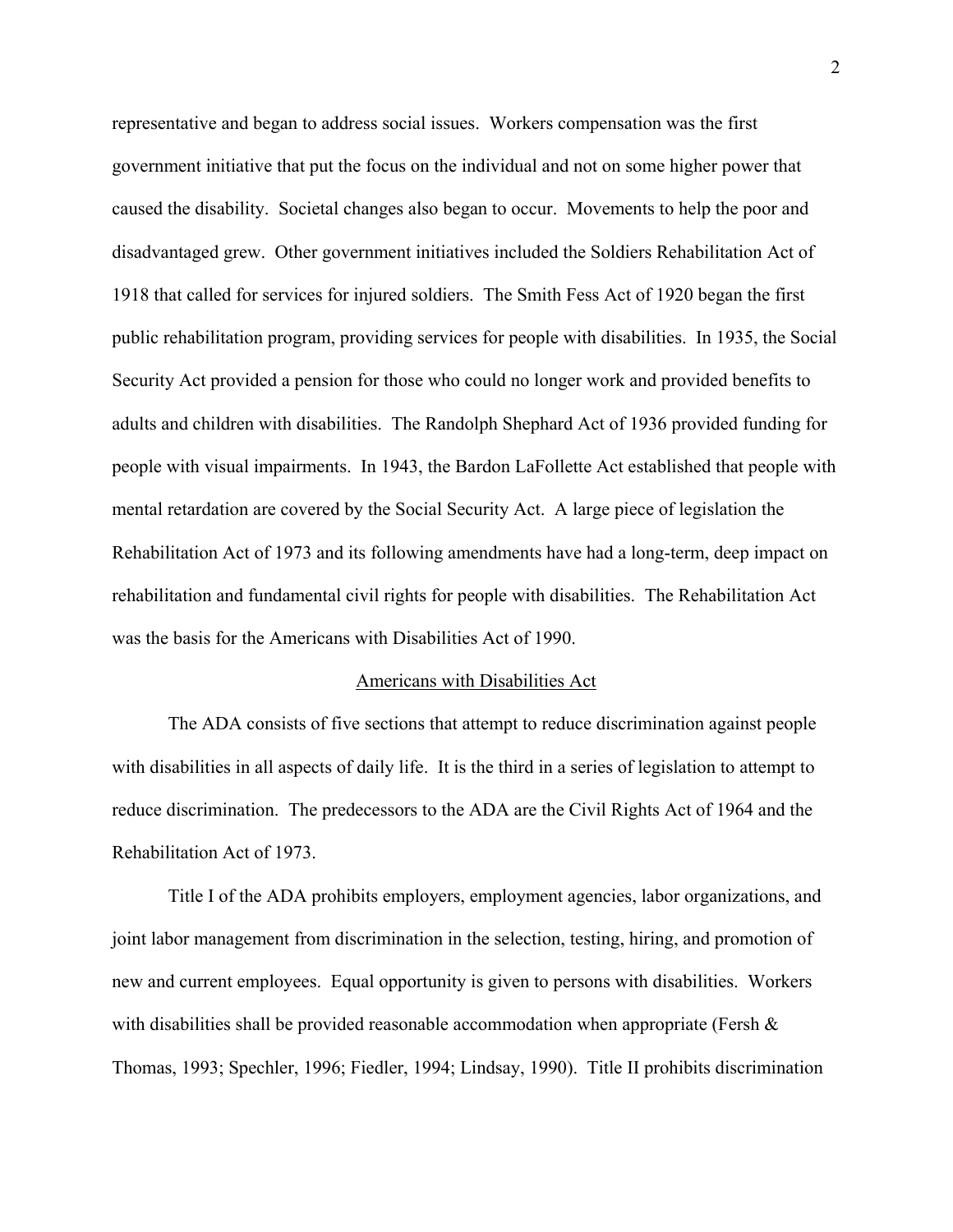against a person with a disability by a department or agency of any state or local government as well as in all public transportation systems. Title III prohibits discrimination of people with disabilities in retail stores, restaurants, parks, grocery stores, banks, pharmacies, and the professional offices of physicians, lawyers, bankers, and other service providers. Title IV gives the people with disabilities, specifically people with sensory impairments, access to telecommunication. Title V allows states to be subject to lawsuits for violations of the ADA (Fersh & Thomas, 1993).

Title I is the portion of the ADA most focused on employment. Title I includes information on the discrimination of people with disabilities, essential functions, reasonable accommodation, and undue hardship. The ADA comes complete with a definition of these terms. Disability is defined as:

1) A person who has a physical of mental impairment, which substantially limits a major life activity, 2) Has record of that impairment that is used by the employer to discriminate against the individual, and 3) Is regarded by others as having such an impairment, whether impaired or not (this category includes AIDS/HIV) (Fersh & Thomas, 1993; Spechler, 1996; President's Committee on Employment of People with Disabilities, 1993).

To determine if the disability is substantially limiting in a major life activity three things are considered

1) The nature and severity of the impairment, 2) The duration of the impairment, and 3) The permanent or long-term impact, or expected impact resulting from the impairment (Fersh & Thomas, 1993; Fiedler, 1994).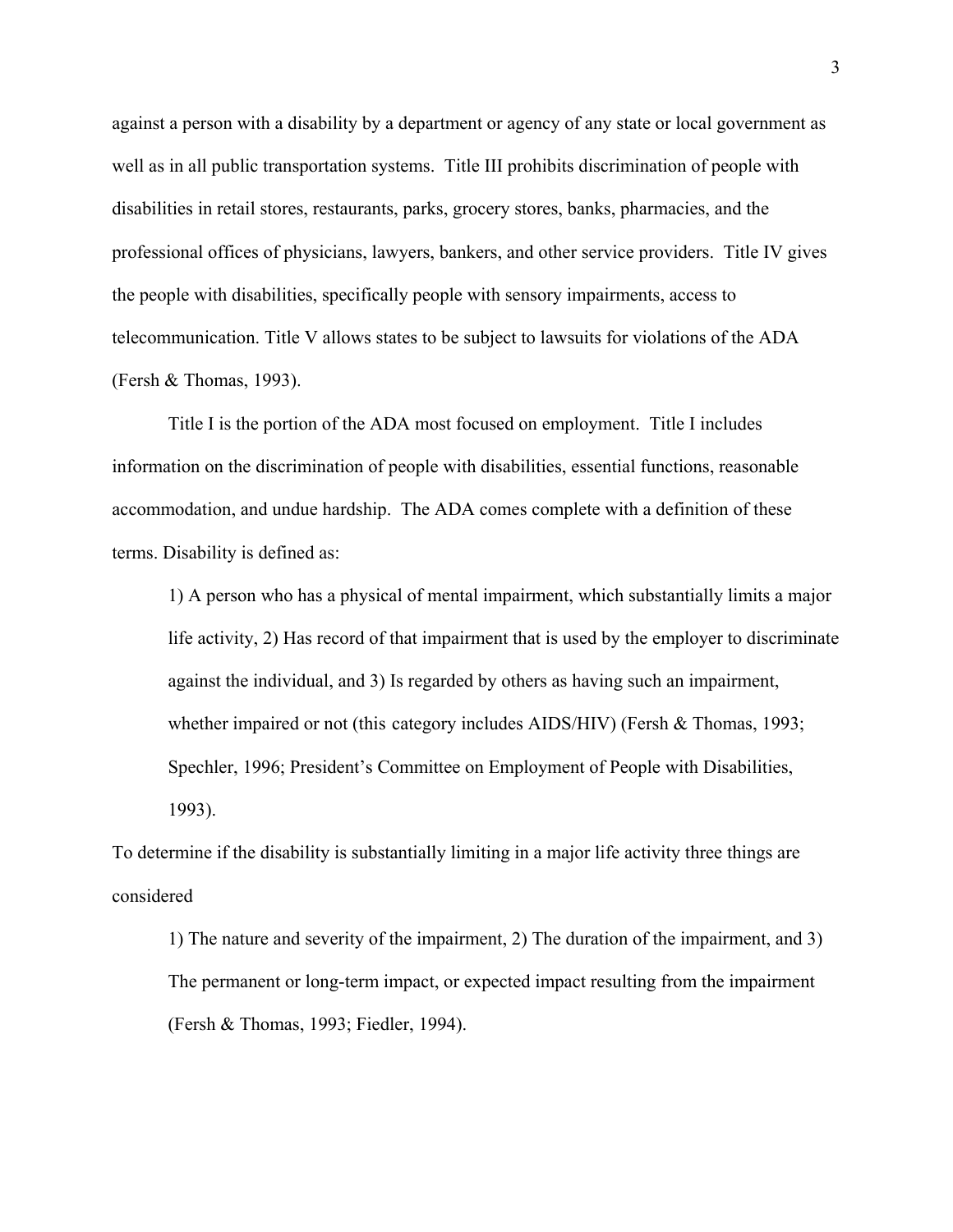There are three basic requirements of the ADA. These three require employers to make employment decisions based on ability, treat applicants the same, and provide reasonable accommodation to people with disabilities. Employers are not allowed to use employment tests or other standards that tend to screen out applicants with disabilities (Fersh & Thomas 1993; Spechler, 1996). It is possible for an employer to deny a job based on disability if the essential functions of the job cannot be met with reasonable accommodation. Essential functions are defined as job duties intrinsic to the position, they may be the reason the job exists. Functions may also be essential to a job if there are a limited number of employees among whom the job can be done, and/or the function is highly specialized (Spechler, 1996; Fiedler 1994).

Reasonable accommodation may be provided to allow an individual to complete the essential functions of the job. It is defined as a modification in job tasks or a modification in the workplace to allow the employee with a disability to complete the job. Reasonable accommodations may include making facilities accessible, job restructuring, flexible job leave policies, modified equipment, interpreters, and modifying training and policies. Accommodation may become unreasonable when it causes undue hardship for the employer. Undue hardship is said to occur when accommodation is unduly expensive, disrupts the workplace, or it fundamentally alters the nature or the operation of the business. Factors used to determine undue hardship include the nature and cost of the accommodation, the resources and the size of the business, the type of business, and the impact the accommodation would have as well as the outside funding available (President's Committee on Employment of People with Disabilities, 1993; Spechler, 1996; Fiedler, 1994; Fersh & Thomas, 1993; Lindsay, 1990, Janero & Ketay 1999).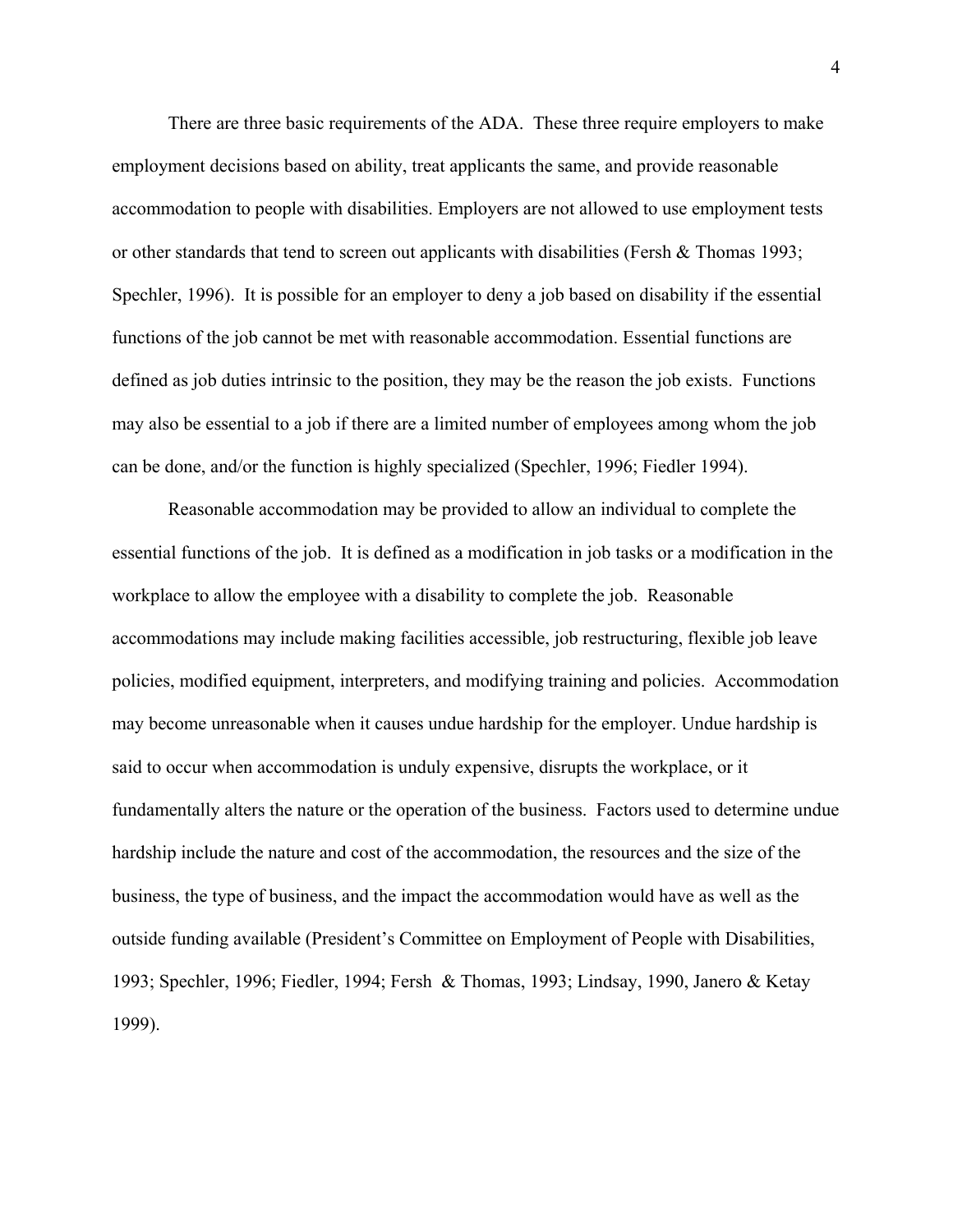The Americans with Disabilities Act was amended in 1998, the amendments were called the Workforce Investment Act, which extends the ADA for 5 years. The Workforce Investment Act streamlines vocational rehabilitation programs, expands consumer choice, improves due process, and increases high quality employment options (Schroeder, 1998).

#### Rehabilitation Act Amendments

Prior legislation pertaining to persons with disabilities includes the Rehabilitation Act of 1973. It established guidelines to serve people with disabilities, required inclusion of the consumer in the rehabilitation process, and focused on providing and finding the right services for successful job placement. This act mandates affirmative action in federal hiring, an architectural barrier transportation compliance board, and affirmative action for companies with federal contracts. It also prohibits employers with federal funds from discrimination based on disability. This became the foundation for the ADA. The Rehabilitation Act Amendments of 1992 helped support the vocational rehabilitation system. It emphasized access to vocational rehabilitation services and employment for people with disabilities. The Rehabilitation Act Amendments through 1998 brought a change in terminology to focus support on people with the most significant disabilities, defined substantial impediment to employment, increased emphasis on informed consent, established the individual employment plan, and linked agencies and services to create a comprehensive system.

The two last pieces of legislation pertaining to the employment of people with disabilities are the Disabled Access Credit (DAC) and the Targeted Jobs Tax Credit (TJTC). These two laws create employer incentives toward hiring persons with disabilities. The DAC is a tax incentive for small businesses. The small business becomes eligible for 50% of expenditures for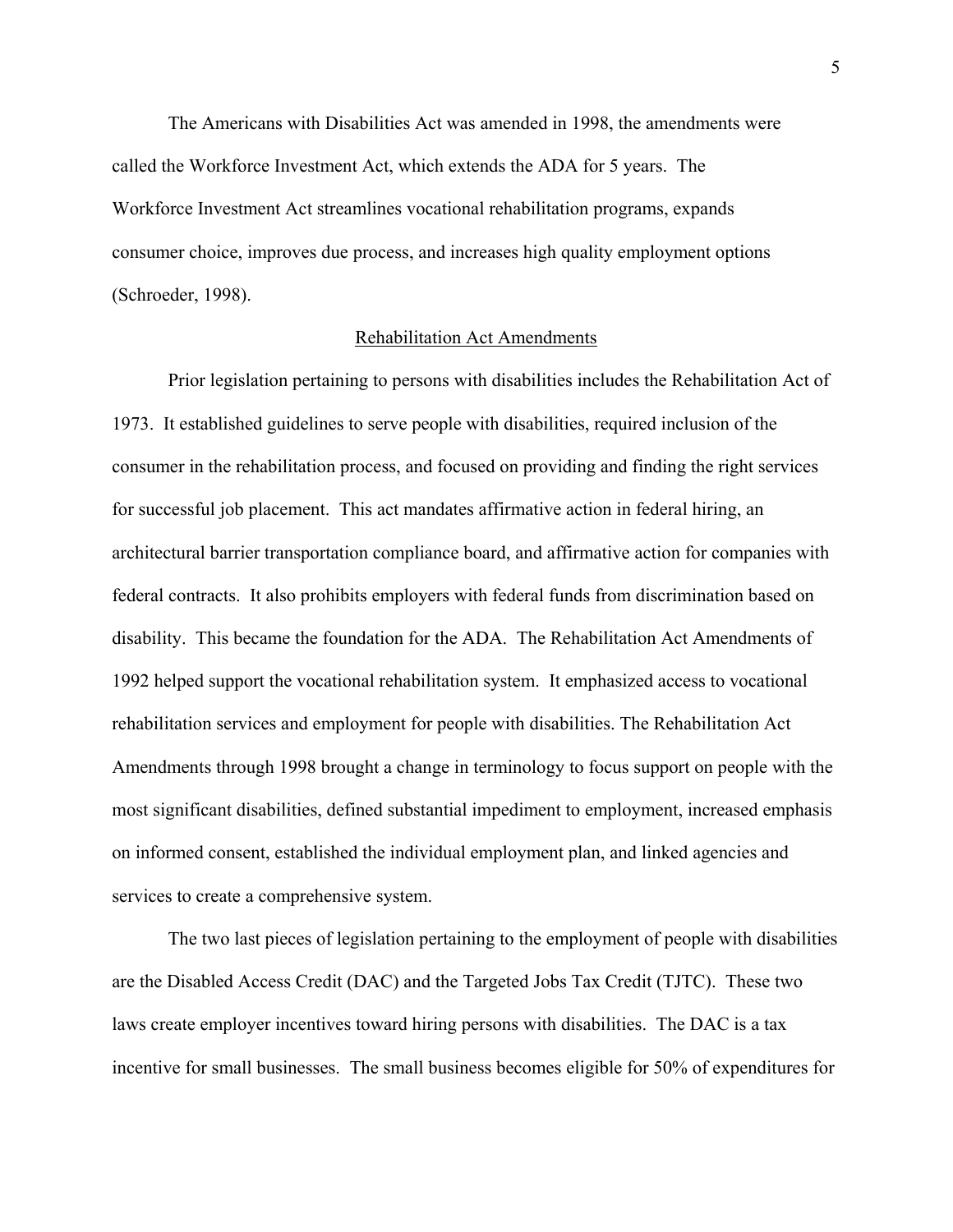complying with the ADA. The TJTC offers employers up to 40% of the first year wages of employees of nine target groups including people with disabilities. In order for this to take effect, the employers must contact a vocational rehabilitation office for a voucher (President's Committee on Employment of People with Disabilities, 1993).

#### **Employers Attitudes and Perceptions**

Few studies have attempted to determine why employers develop negative attitudes towards hiring people with disabilities. One study found that employers with previous experience and policies towards hiring people with disabilities were less concerned about performance factors. Employers with less education about the needs of people with disabilities and no existing policy are more concerned with the consequences of hiring people with disabilities (Diksa  $\&$ Rogers, 1996). Another study found that employers felt that the presence of individuals with disabilities creates no adverse effects in the workplace. Employers also felt that incorporating people with disabilities in the workplace was an economic benefit, but were concerned about how other employees might react to a co-worker with a disability and about the cost of accommodations (Kregel & Unger, 1993). These studies do not indicate that employers have negative attitudes but rather have a need for exposure to information about people with disabilities.

Successful employment occurs when employers and individuals have access to knowledge about hiring people with disabilities. Such information can be obtained from public and private vocational rehabilitation agencies. Yet, employers may not be getting all the information and the help that they need. This lack of knowledge may have led to the misperceptions regarding the employment of people with disabilities. Few studies have explored and asked employers what information they are lacking about people with disabilities, if more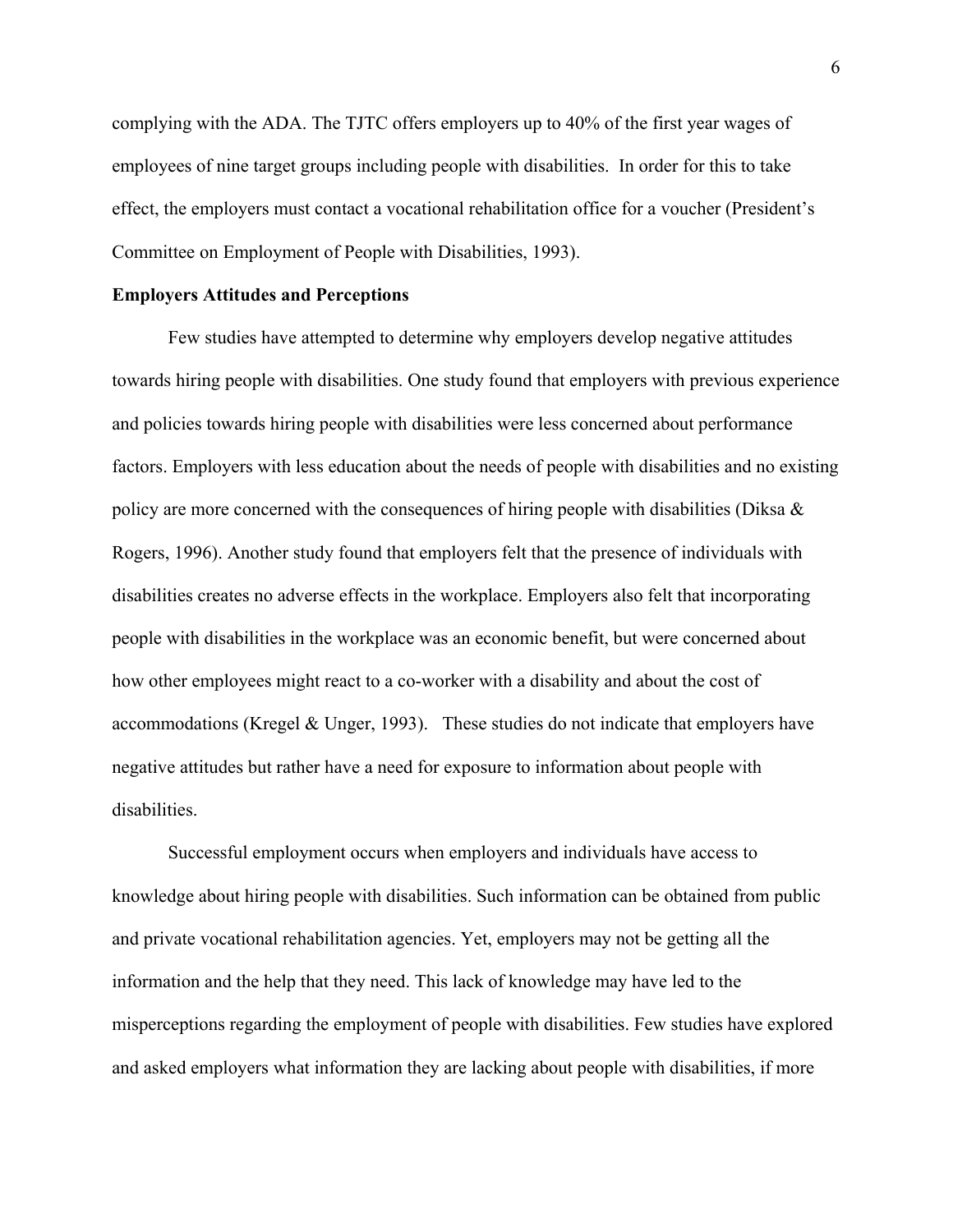information would be useful, where they are getting their information currently, and whether the information they are getting is useful (Gilbride, Stensrud, Ehlers, Evans, & Peterson, 2000; Hendricks, Dowler, & Judy, 1994; Greenwood, Schriner, & Johnson, 1991; Young, Rosati, & Vandergoot, 1986; Cole & Bragman, 1983).

These studies have also focused on large employers and where they receive their information regarding hiring and successfully employing people with disabilities. These employers admit that they are able to hire consultants and are able to send their human resource professionals to conferences and training sessions. Large companies also have legal services to decipher and advise the company on the legislation. Few studies have focused on small employers, their experiences with hiring a person with a disability, and how and where they are obtaining their information regarding people with disabilities. Small employers in small towns may have much more difficulty because often there are not agencies devoted to issues of hiring people with disabilities located within those small towns. People with disabilities live in all sizes of towns and have a need for employment everywhere, therefore it is necessary to ensure that there is enough access to information for all sizes of employers. To determine how, where, and what information small employers are receiving about employing people with disabilities it is necessary to go right to the source, to the employers.

#### **People with Disabilities**

There are a significant number of people with disabilities in the United States; the majority is unemployed. In January of 1994 an article published by the census titled Americans with Disabilities defined disability as difficulty in performing functional activities (seeing, hearing, talking, walking, climbing stairs, and lifting/carrying a bag of groceries), activities of daily living (getting in or out of bed or a chair, bathing, getting around inside the home, dressing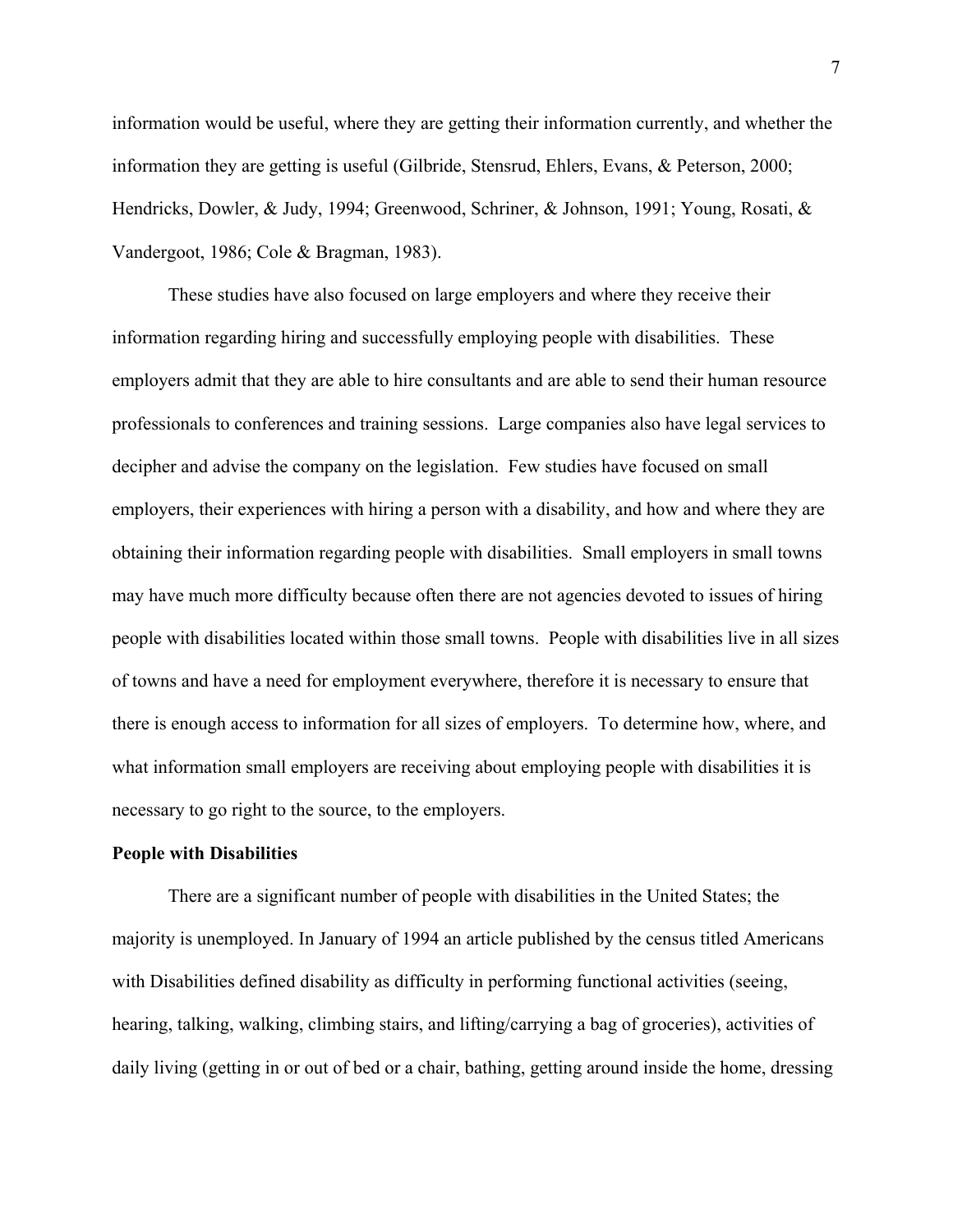themselves, using the toilet and eating), or other activities relating to every day tasks of socially defined roles, estimated there were 49-million non-institutionalized Americans with a disability. (McNeil, 1994). One in five Americans has some sort of disability and one in ten has a severe disability. It is estimated that 34 million adults have a functional disability; an inability to lift 10 pounds, walk three city blocks, see words on newsprint, hear conversation at a normal level, be understood by others, or climb a flight of stairs. The employment trends of people with disabilities are also tallied. Only 77% of persons with a non-severe disability and only 26% with a severe disability, between the ages of 21 and 64 are employed (U.S. Census Bureau, 1994; U.S. Department of Commerce, 1997; McNeil, 1997). Moreover, people with disabilities are likely to have a low income, little or no health insurance, and are more likely to rely on government aid (McNeil, 1997). The high unemployment rate of people with disabilities may partially lie in that employers do not have the resources and information necessary to successfully hire an individual with a disability.

#### **Vocational Rehabilitation**

Vocational rehabilitation (VR) works to assist people with disabilities in employment and employers in hiring. Their knowledge and assistance can be beneficial to employers when hiring an individual with a disability. Employers today are struggling to find employees who will fit within their organization because workers today have more choices. There is an untapped labor market of willing workers who have disabilities. To access this source of employees, though, it is important to have the right information to make the hiring and employment process as successful as possible. Vocational rehabilitation agencies also work to implement programs and gather community support for persons with disabilities. Successful vocational rehabilitation professionals will build a relationship with the employer and the employee to make the transition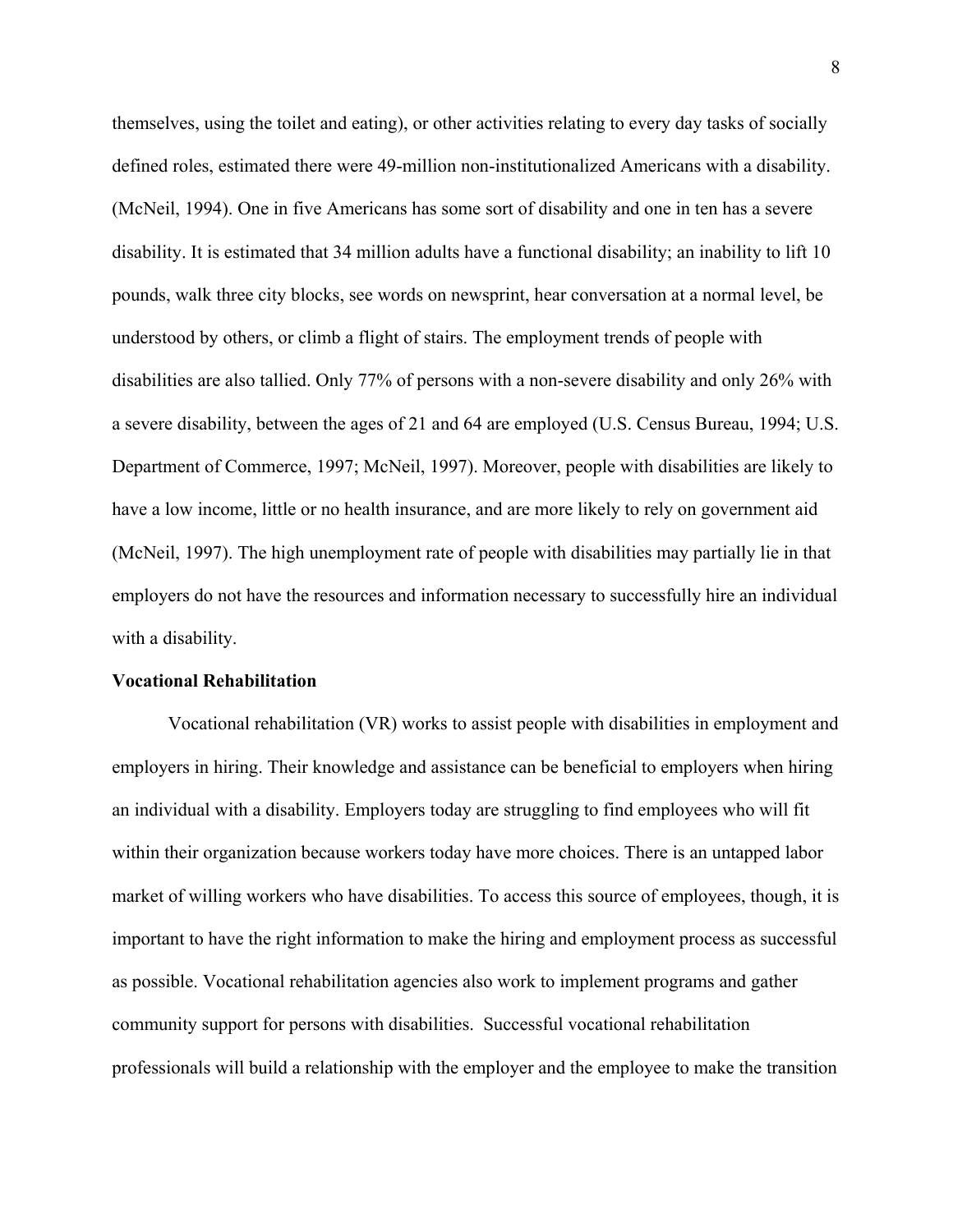into the workforce as smooth as possible. The goal is to find the right job that will become longterm.

#### **Definitions**

### Disability

Disability is defined according to the ADA: "1) A person who has a physical of mental impairment, which substantially limits a major life activity, 2) Has record of that impairment that is used by the employer to discriminate against the individual, and 3) Is regarded by others as having such an impairment, whether impaired or not (this category includes AIDS/HIV)" (Fersh & Thomas, 1993; Spechler, 1996; President's Committee on Employment of People with Disabilities, 1993).

#### Job Analysis

Job analysis is defined as, "A process to identify and determine in detail the particular job duties and requirements and the relative importance of these duties for a given job. Job Analysis is a process where judgments are made about data collected on a job" (HR: Guide to the Internet 2001). Job analysis may include a description of the physical demands of the job, essential functions, educational requirements, and environmental demands (HR: Guide to the Internet 2001).

#### Accessible

A work place becomes accessible when all people with disabilities have access to it. This includes entrances, exits, workstations, break areas, meeting areas, and restrooms.

#### Reasonable accommodation

Reasonable accommodation is defined as a modification in job tasks or a modification in the workplace to allow the employee with a disability to complete the job.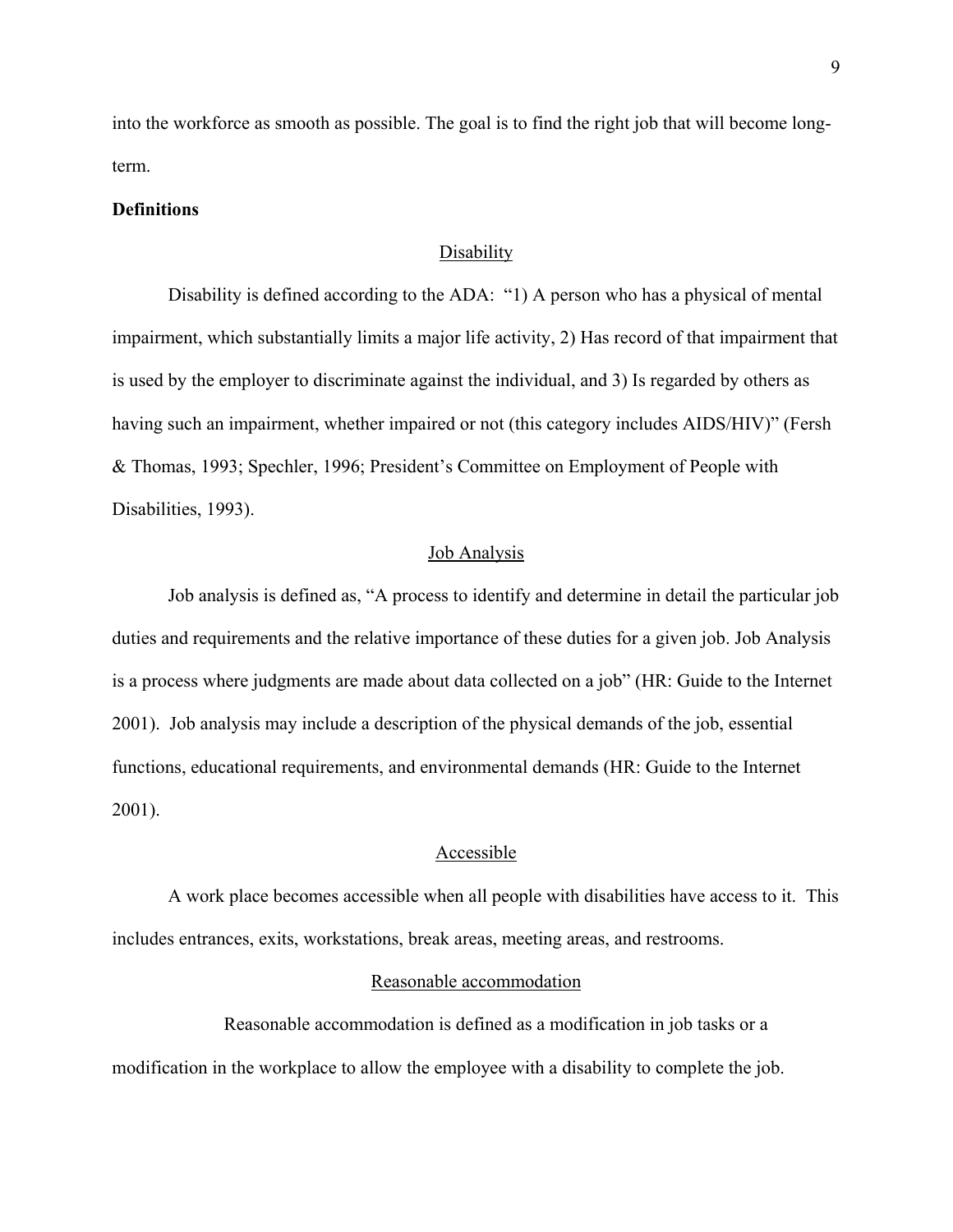Reasonable accommodations may include making facilities accessible, job restructuring, flexible job leave policies, modified equipment, interpreters, and modifying training and policies. Accommodation may become unreasonable when it causes undue hardship for the employer (President's Committee on Employment of People with Disabilities, 1993; Spechler, 1996; Fiedler, 1994; Fersh & Thomas, 1993; Lindsay, 1990, Janero & Ketay 1999).

#### Supported Employment Services

Supported employment is defined as: "Employment of a person with a disability so severe that the person needs ongoing training and support to get and keep a job in which: 1) the person engages in paid work in a position removed from the service vendor's site where individuals without disabilities who do not require public subsidies also may be employed; 2) public funds are necessary to provide ongoing training and support services throughout the period of the person's employment; and 3) the person has the opportunity for social interaction with individuals who do not have disabilities and who are not paid caregivers" (Minnesota Statutes, 268A.01, p. 2, 2001).

## **Limitations of the Study**

As in any study a number of limitations can be identified that may influence the study. One concern is that the questionnaire may have been perceived as confrontational, it may have discouraged some employers from filling it out, even though that was not the intent. One limitation of the methodology discussed above was the lack of reliability and validity data on the questionnaire. It is unknown if this questionnaire is truly measuring what it needs to and if the results would remain the same if filled out by others at another point in time. The study is also limited in scope because it is focused on the Midwest, results may not be generalizable to other parts of the country. Finally, due to the nature of the delivery of the questionnaires, some may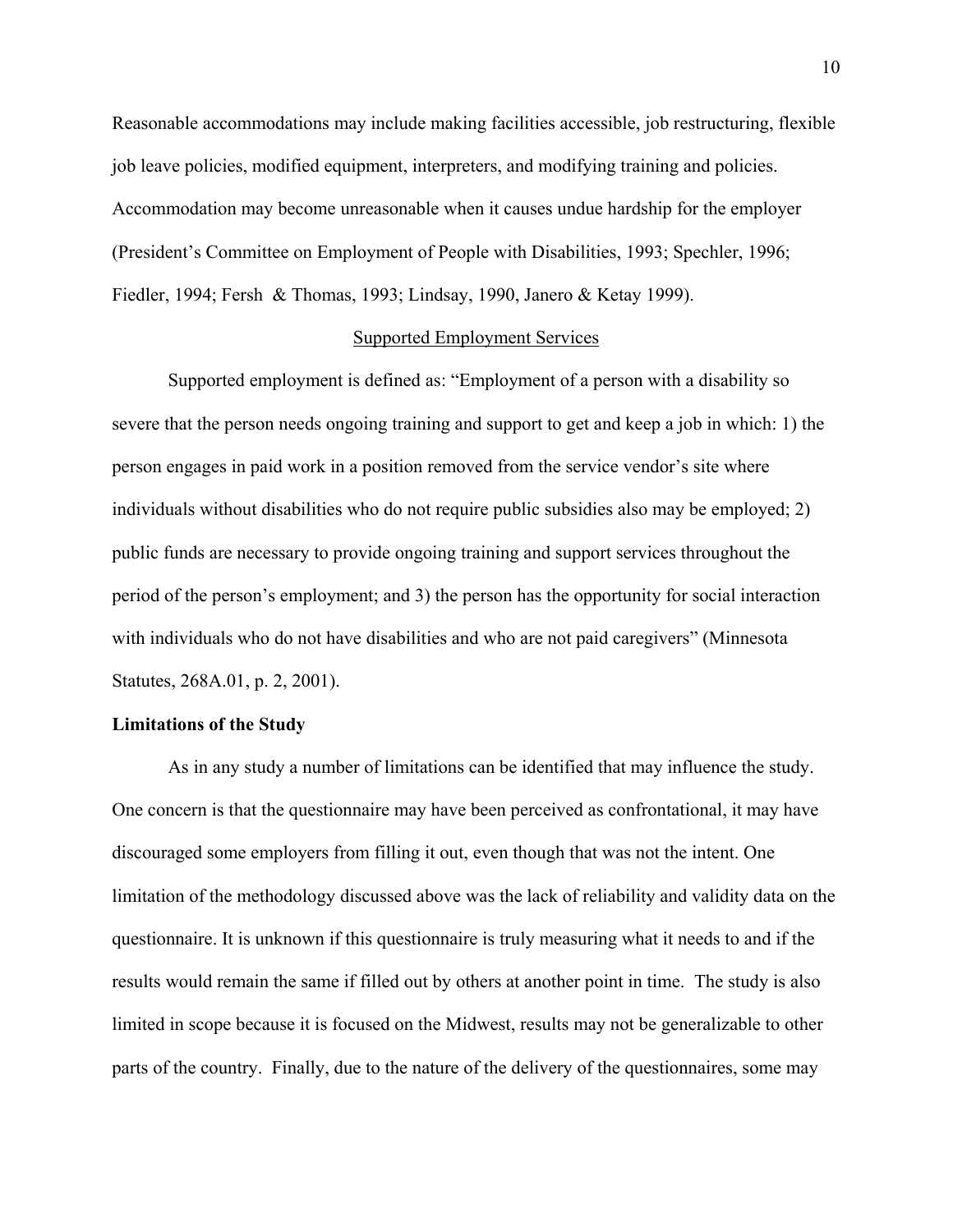have been lost, delayed, or sent to incorrect destinations. It is possible that companies listed on the website for each community may no longer exist or have moved to different locations. In addition, many questionnaires may not be sent back by employers because of general noninterest, the dislike for unexpected and unwanted mail, and lack of time to read and fill out the questionnaire. Unfortunately, the willingness to send back the questionnaire may have also been affected by the recent troubles with the United States mail system and terrorism.

# **Statement of the Problem**

The purpose of this study is to determine whether small business employers have a need for more information about hiring and employing people with disabilities. To determine if small employers have knowledge about employing people with disabilities it is necessary to go right to the source, to the employers. A questionnaire has been developed to ask small businesses in three small midwestern towns about hiring and employing people with disabilities. The questionnaire will determine if employers have information about legislation, accommodations, supported employment, and hiring procedures. The questionnaire will also determine if the employers have a need for information beyond what they already have obtained and if they feel the information they are receiving is beneficial and of good quality.

#### **Research Questions**

Five questions were addressed by this research. They were:

- 1. What specific information do employers feel they need?
- 2. What information do employers have?
- 3. Is the information coming from VR, personal knowledge, books, or a specialist?
- 4. Is the information beneficial and helpful?
- 5. How can the information be enhanced to better suit the needs of employers?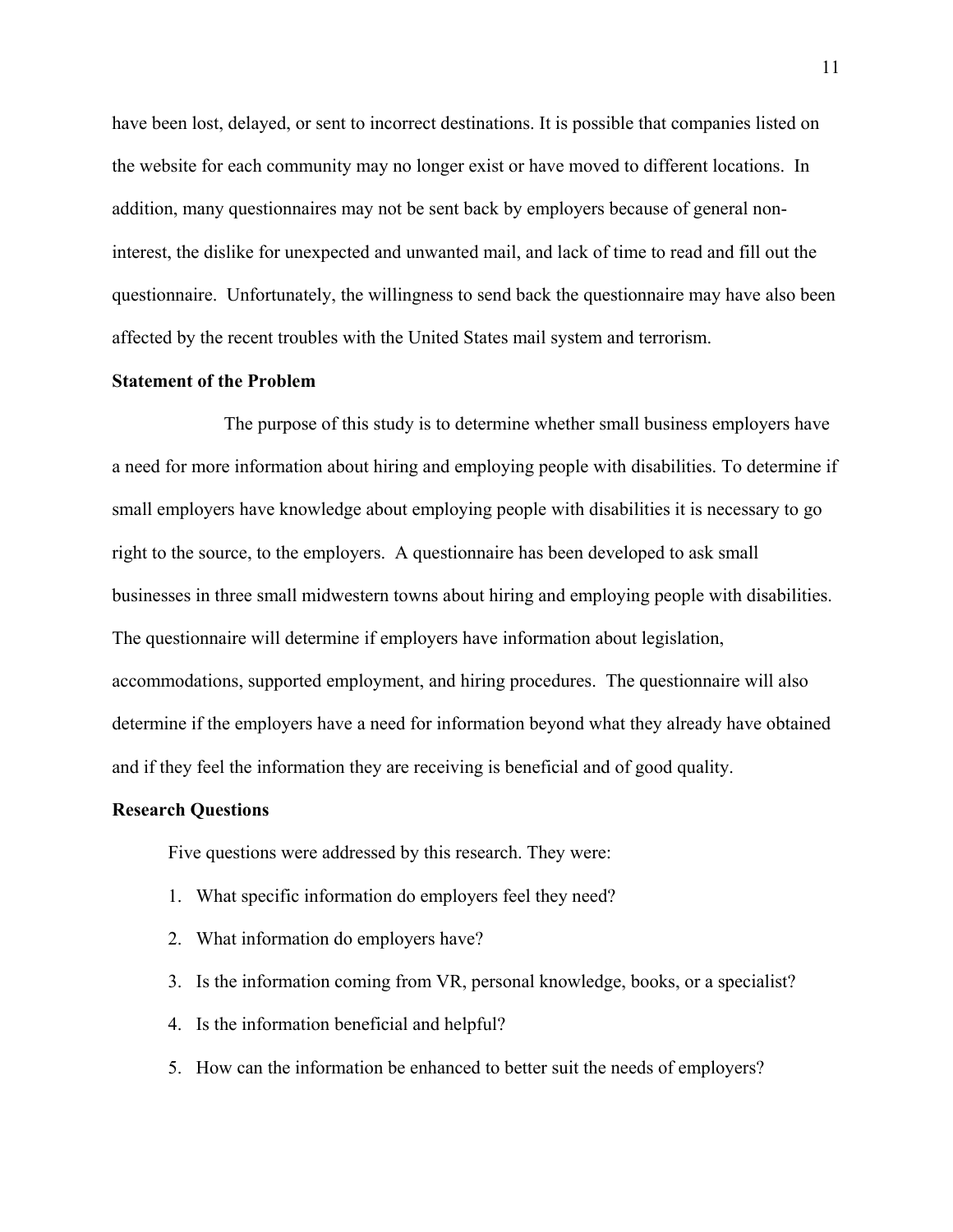#### **CHAPTER 2**

# **Review of Literature**

This chapter explores the research that has attempted to determine where employers are getting information about hiring people with disabilities and what services employers are seeking. Many studies have also attempted to find out what attitudes employers hold about hiring people with disabilities and have found that with more exposure to people with disabilities negative attitudes decrease. Finally, this chapter discusses how necessary it is for VR to develop relationships with employers to assist them in hiring and including people with disabilities.

#### **Hiring People with Disabilities**

A 1994 study by Ford attempted to determine where employers received information about the ADA and their training in hiring people with disabilities. Participants were also asked what services they needed to employ people with severe disabilities and in what areas they were lacking information. Responses included lack of information about supported employment, disability, building modifications, employer benefits, laws, funding, rehabilitation technology devices and services, and service providers. When participants were asked whether they were able to provide the rehabilitation technology necessary to employ an individual with a disability, 74% said they were not. When asked to state why, 23% said lack of funds, 22% indicated lack of expertise, 19% did not know where to go for training, and 14% stated it was due to low priority, lack of time, lack of feedback, or personal constraints. Twenty-six percent of employers surveyed said they had never made a referral to a vocational rehabilitation agency for an employee with a disability. When asked why, 36% said they did not even know it was possible, 24% did not know where to refer to, 26% said it was not their job, and the remaining 14% stated it was not in their best interests or in the best interests of the employee with the disability (Ford,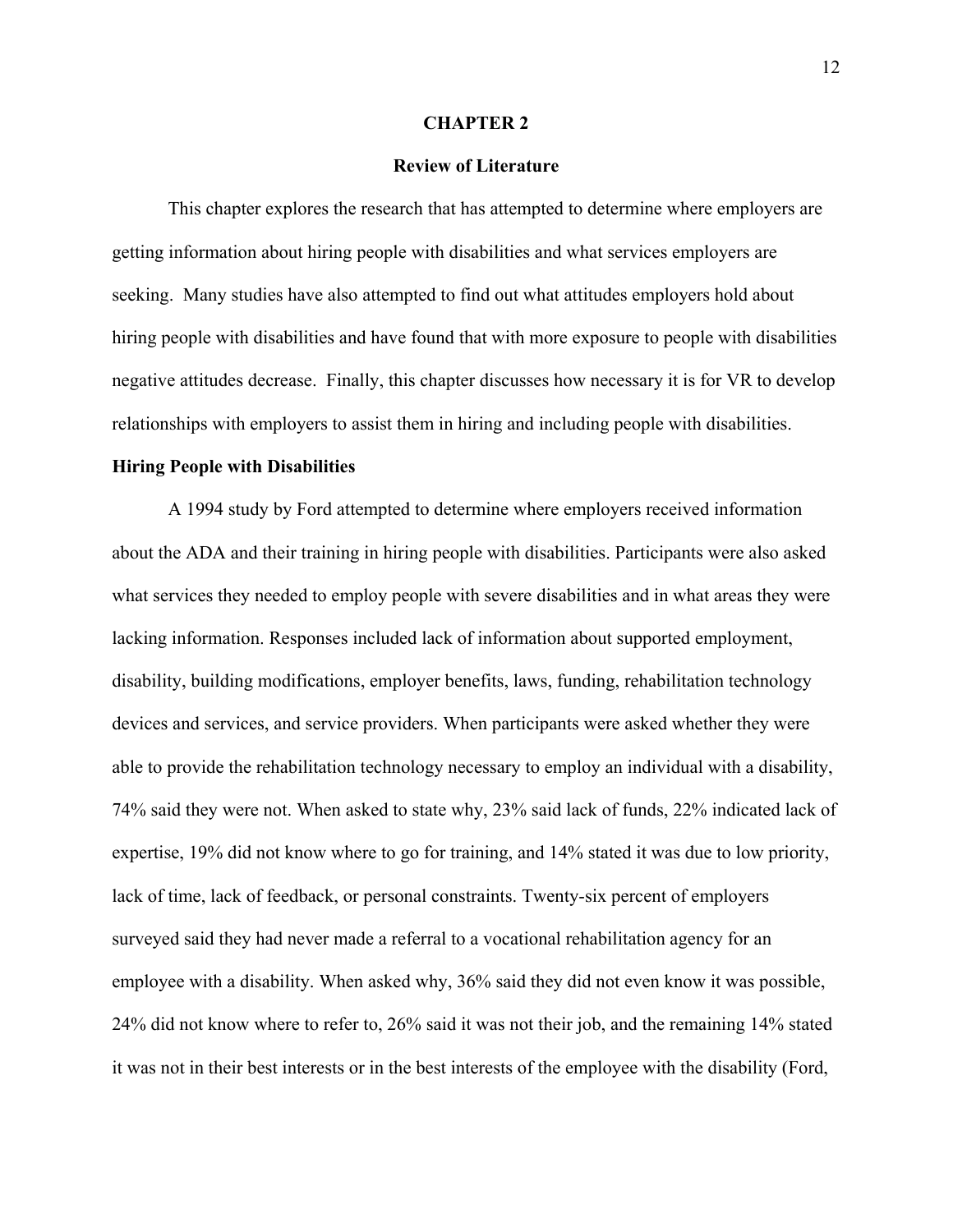1994). The results of this study indicate that employers need more information and assistance in employing people with disabilities.

Some employers do seek out services to assist in hiring a person with a disability, as found in a 2000 study. This study determined that those who had sought out vocational rehabilitation services found them effective, but wanted more contact and stronger relationships (Gilbride, Stensrud, Ehlers, Evans, & Peterson, 2000). Another study polled Projects With Industry (PWI) personnel on employers' needs. The PWI personnel were chosen because of their close working relationship with employers. This study found that employers desired assistance for job modification, restructuring, accessibility modification, disability awareness training, and were receptive to help in other areas (Greenwood, Schriner, & Johnson, 1991). Another study analyzed calls made by employers to the Job Accommodation Network (JAN). The results indicated that employers were concerned about understanding the ADA, job accommodation, and retention of a current employee with a disability. The study found that of the employees and employers who contacted JAN, 50% of the employees and 61% of the employers understood the ADA and 25% of the employees and 39.9% of the employers recognized the impact of accommodation. Other concerns expressed by employees and employers included employer/employee conflict, cost of accommodation, and agency problems. It was found that employers called JAN more about retention and improvement of employees, while employees called more about new job positions. Employers and employees inquired about assistance regarding managerial/professional positions more than technical/sales/administrative support, operators/laborers/ fabricators, service, and lastly precision/craft repair positions. The largest numbers of calls to JAN were about understanding and implementing the ADA. Employers and employees seemed to be most concerned about their rights and duties under the law (Hendricks,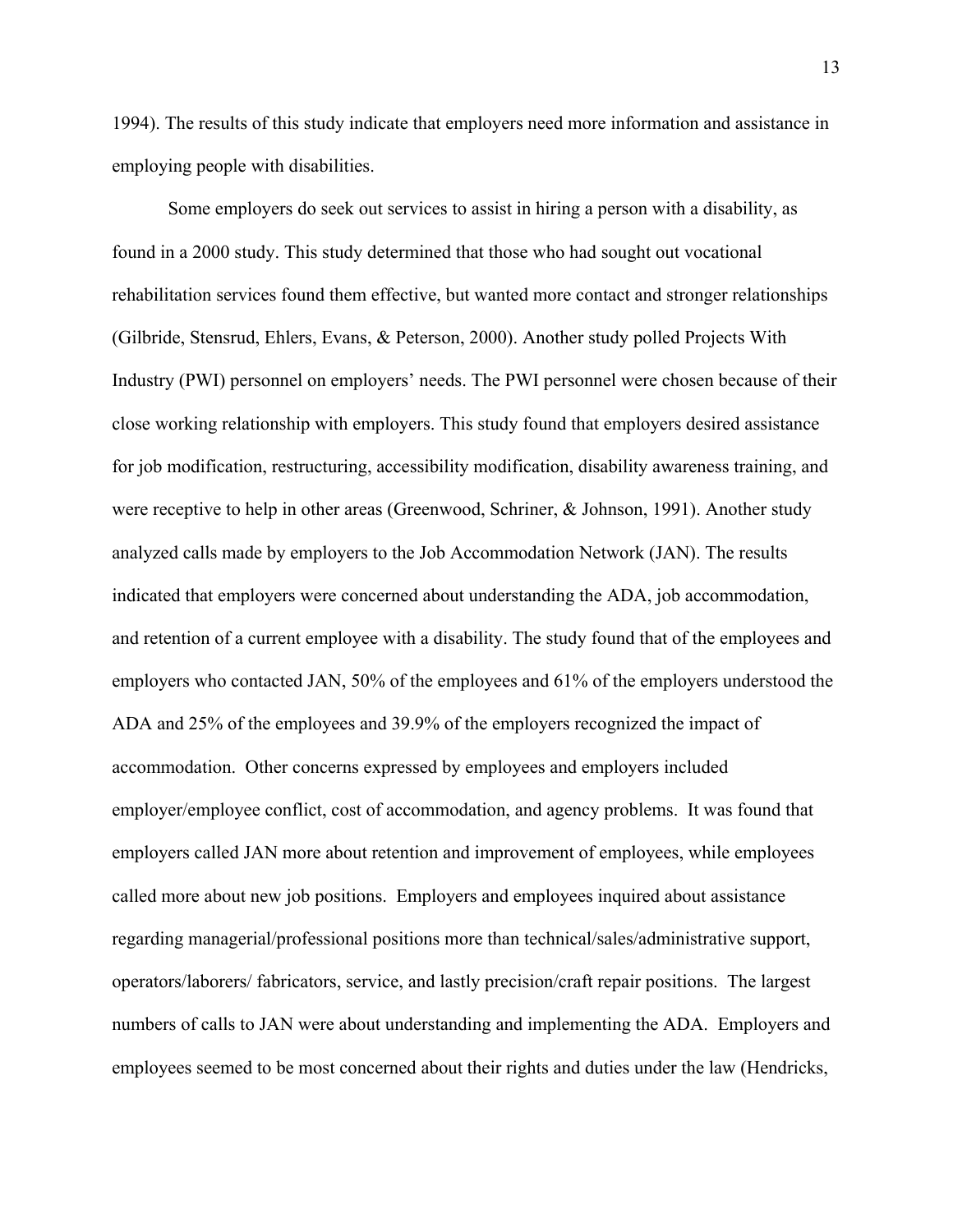Dowler, & Judy, 1994). This study took an indirect approach to finding employer needs. Other studies have sought out and asked employers directly about their hiring needs.

One, twenty year old study looked at the information desired by employers when hiring people with disabilities. This study focused on the need for information about specific disabilities, rather than the need for information about the hiring process as a whole, beginning with the initial interview to supported employment and accommodations. The results indicated that rehabilitation professionals need to first supply information about disabilities to employers, focusing on the effect of the disability as it relates to the job and on the functional limitations of the disability. This information should be provided after initial contact but before hiring. This study found that rehabilitation professionals need to work harder to provide employers with information about disabilities (Cole & Bragman, 1983). In 1986 Young, Rosati, and Vandergoot asked employers their opinions of rehabilitation services. Specifically, what employers thought of the services they used and which services they believed needed to be changed to better serve their clientele. The majority surveyed had knowledge of the rehabilitation system. They found rehabilitation services beneficial in areas of placement referral, work hardening, vocational training, work adjustment, vocational and social counseling, and as information providers. Vocational services were least helpful in areas of job analysis, job restructuring, and client follow-up. Employers stated that the biggest problems concerning rehabilitation services were lack of information regarding job-ready applicants, training, and other services. There was also some confusion about what services were offered by VR. Recommendations made by employers to solve the problems included employer training related to the employment of people with disabilities, and advertising and marketing of services provided by VR that are beneficial to employers. This study found that employers approached rehabilitation agencies when they had a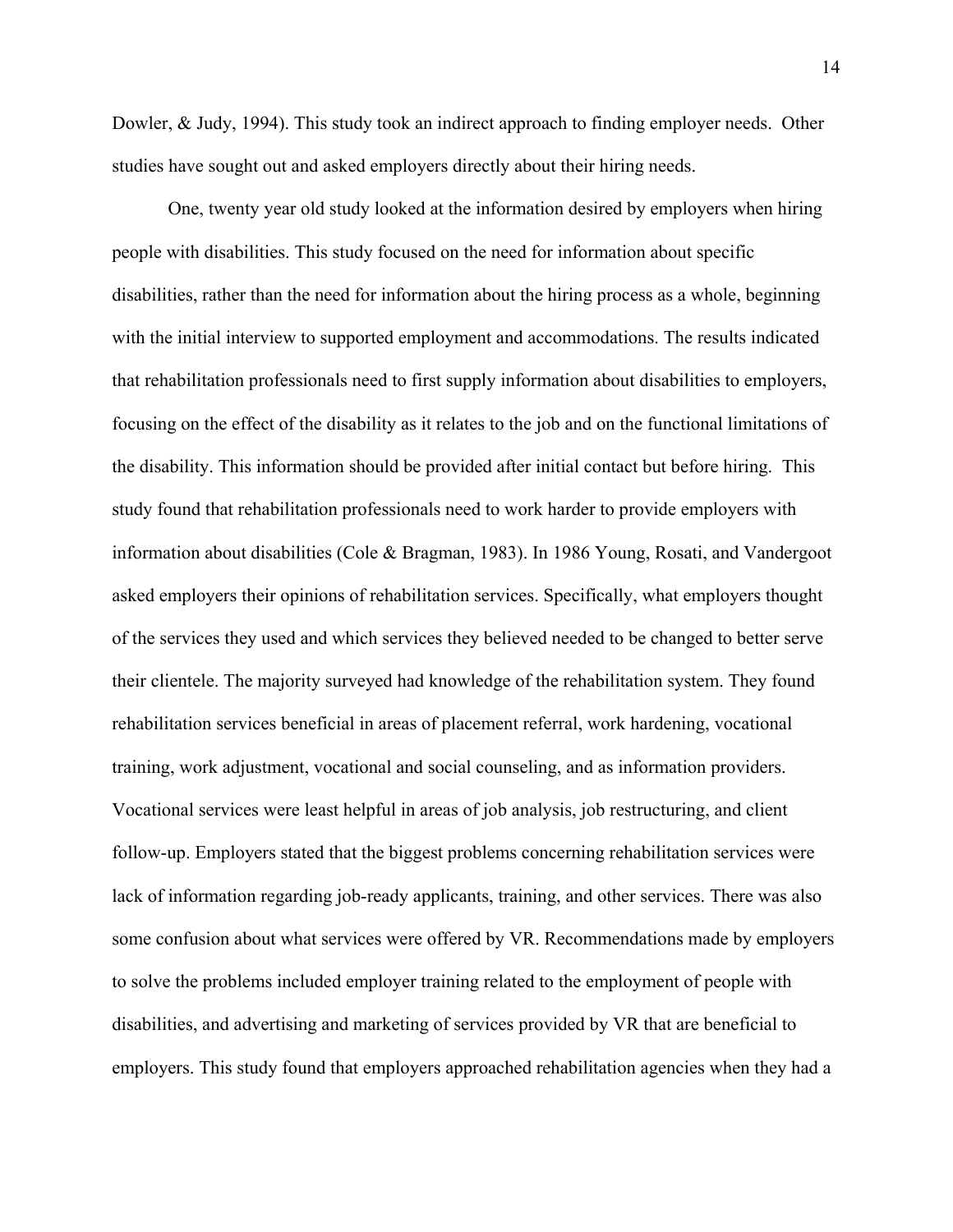position to fill and rarely for other services or information (Young, Rosati, & Vandergoot, 1986). This study determined that employers use vocational rehabilitation services, but only for certain needs.

### **Employers Attitudes**

While some studies have explored the need employers have for information, other studies have investigated employers' attitudes towards hiring people with disabilities. One study on employers' attitudes made use of a scale developed by Kregel and Tomiyasu (1994) This scale measured the attitudes of 170 employers toward workers with disabilities and towards the ADA. The results of this study found that while 96% of the 170 employers interviewed knew of the ADA, only 36% said they would support mandated quotas for hiring people with disabilities. The employers were asked about their satisfaction and previous experience with people with disabilities in the workplace; 73% had previous experience. Of that 73%, 78% were satisfied with the performance of the worker with a disability, 11% were somewhat satisfied.

Overall, this study found employers to have a positive attitude towards people with disabilities. The employers did acknowledge that in order for the transition into the workforce to be successful they needed to provide a good effort. On the other hand, employers did not feel they had to create jobs or employ persons with disabilities themselves. They did feel assistance would be necessary to hire a person with a disability, but few felt it would be too expensive. In addition, although these employers saw people with disabilities favorably, they believed the hiring of a person with a disability would depend on the extent or severity of the disability. The employers also expressed some personal concerns, which included fears of not being able to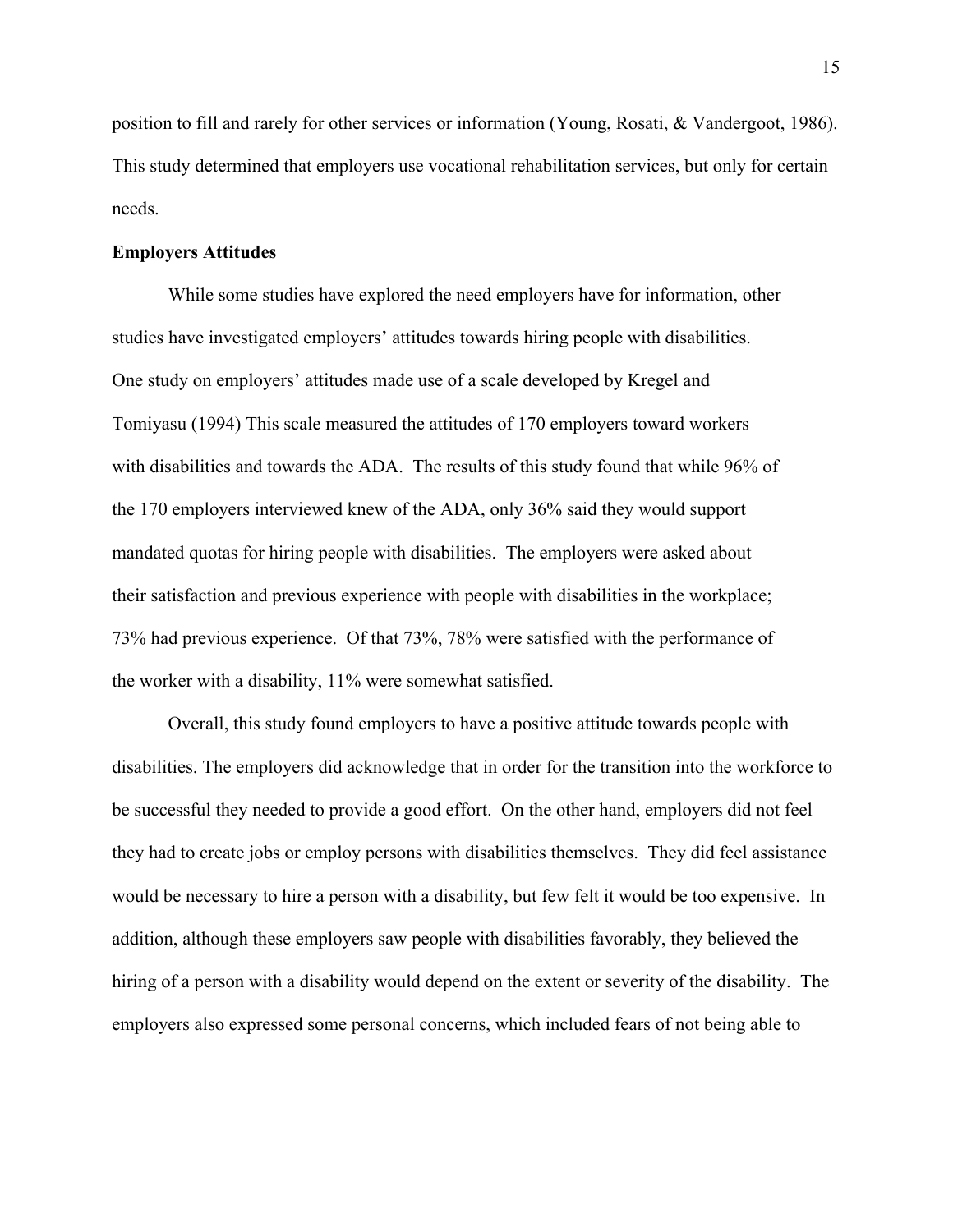communicate with the employee and fear of the employee with a disability making special demands (Kregel & Tomiyasu, 1994).

A similar study conducted by Levy, Jessop, Rimmerman, Francis, and Levy in 1993 in the state of New York found that 60% of 418 employers had a positive or neutral personal experience with employees with disabilities. Yet, this study wanted to find out if employers had a favorable attitude toward developing programs to help in the employment of people with disabilities. Government agencies were more favorable towards developing a program, as were larger companies. Companies with lower annual sales, run by college graduates, made up of more women, and companies that have had positive previous experience with employees with disabilities were also favorable toward developing programs (Levy, Jessop, Rimmerman, Francis, and Levy, 1993).

A study done by Ford (1994) attempted to determine where employers received their information about the ADA and other answers about hiring people with disabilities. From the 54% of people who said they did have experience with people with disabilities 13% said they got their training from books, 13% from journals, 22% from seminars and conferences, 17% from their work, 22% from the people they work with, 6% from some form of higher education, and 7% from other sources (Ford, 1994).

#### **Building Relationships**

Evidently, while the ADA and other legislation work to reduce discrimination it is still necessary to assist employers on how to meet the standards it demands. Employers seem satisfied with the hiring of people with disabilities, but the unemployment rate remains high. VR is doing its best to work with employers and people with disabilities for job placement and assistance, but it remains necessary for everyone to work together to achieve the common goal of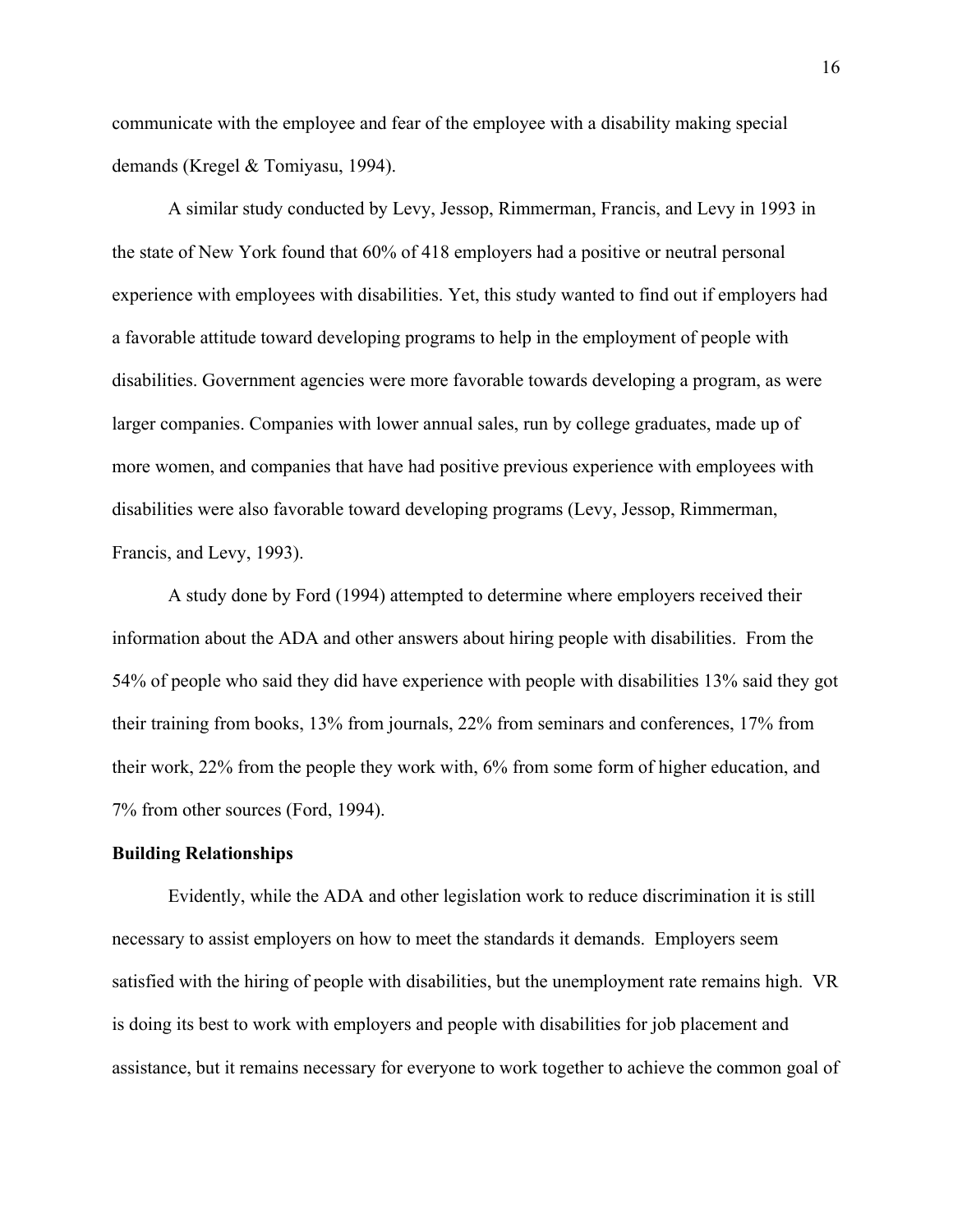reducing discrimination in the workplace. One way to achieve this goal is to work with employers to determine their needs for information and assistance.

Developing relationships between vocational rehabilitation agencies and employers will increase communication and benefit both. Employers will receive assistance in the logistics of hiring an individual with a disability and VR will more successfully place clients into open positions within those companies. Accommodation is one area where employers struggle to know what is necessary and how to implement it. When accommodating workers with disabilities it is important for companies to realize that they do not have to do it on their own. It is suggested that companies take a proactive approach. Some suggested guidelines are

1) Designate a company representative to oversee ADA compliance. 2) Create and maintain cooperative relationships with other companies and community resources. 3) Ensure that all company policies are compatible with ADA prescriptions... 4) Consult rehabilitation professionals to assist in the formulation and review of accommodation options, and preparation of work and non-work environments. (Mullins, Rumrill, & Roessler, 1994, p. 16)

Employers are often unaware of what the guidelines are for making their business accessible. Factors to keep in mind when determining accessibility include: Designated handicap accessible parking spaces, ramps and pathways, doors that are at least 36 inches wide and are easily opened, elevators, clear pathways to bathroom, and other public areas, appropriate signage, and an emergency system with both audible and visual cues (President's Committee on Employment of People with Disabilities, 2000). Factors to keep in mind when preparing for and conducting the interview are: accessibility of the interview site, avoidance of questions both written and spoken about the disability or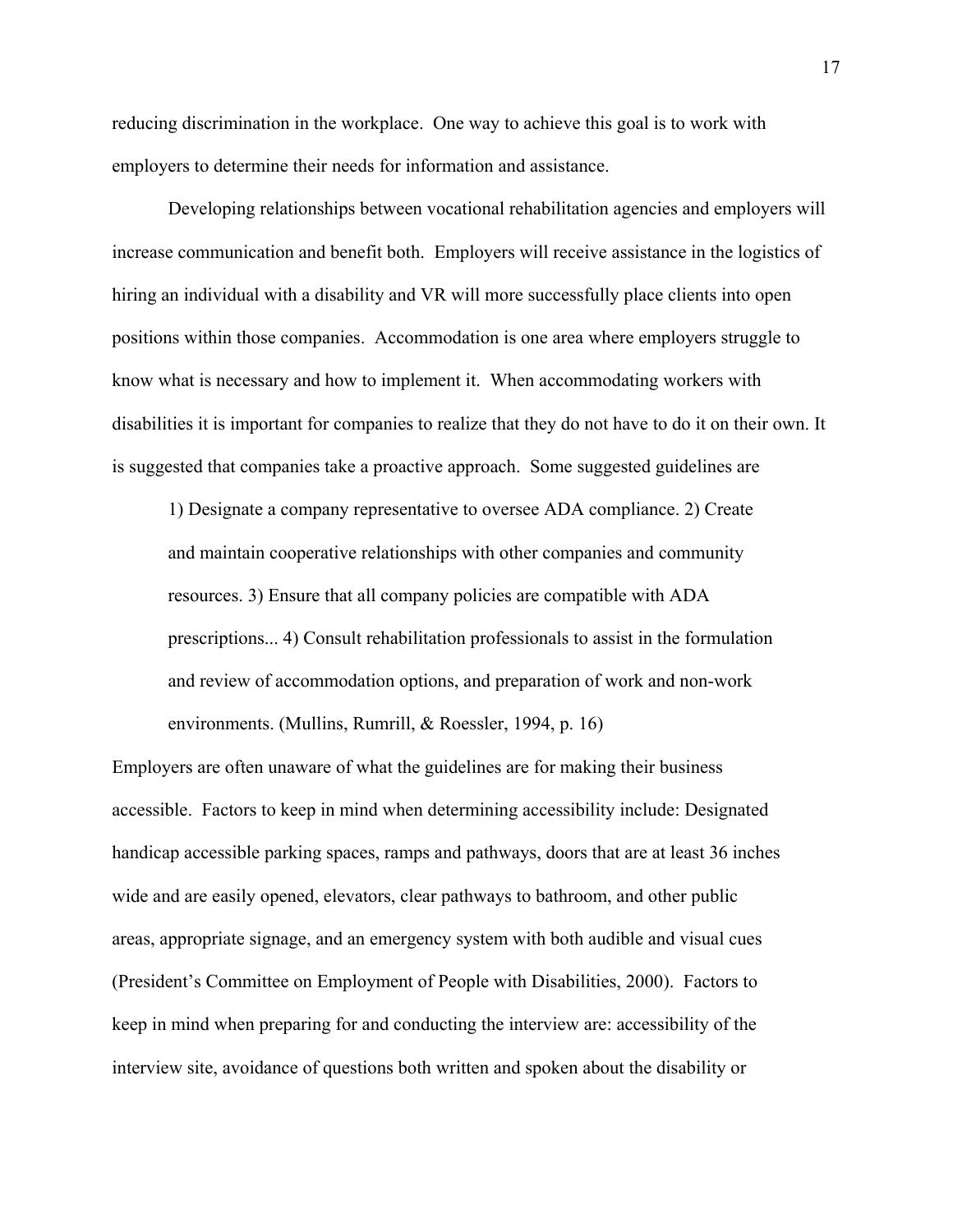other medical issues, only job related questions, avoid speculation on how the individual would perform the job, and no testing that reveals physical or mental impairments. If the employer needs to know if the individual would be able to perform a function of the job the interviewer may ask but only if it is an essential function of the job, the interviewer may also ask about reasonable accommodations. All questions must remain job related, focusing on the technical and professional skills and abilities of the applicant (President's Committee on Employment of People with Disabilities, 2001).

All the dos and don'ts of hiring someone with a disability can be overwhelming, but employers must keep in mind that they are not alone; there are resources to assist them with this process. As stated in a 1996 article "Employers need preparation, orientation, and support to comfortably recruit and integrate workers with disabilities into the workplace" (Tilson, 1996, p. 77). The relationship between rehabilitation agencies and employers is based on trust, time, knowledge of what the agencies have to offer, and strong customer service. Employers are more willing to develop relationships when they have something to gain from the relationship (Tilson, 1996). A significant benefit to employers besides the support and information is the opportunity to employ qualified and motivated individuals. This leads to reduced turnover, consistent productivity, economic incentives, legal compliance, and a diversified workforce (Fry, 1997). Financially, forming partnerships with VR agencies makes sense as well, because employers gain support and knowledge about working with people who become injured on the job and VR professionals can work to fill open positions. VR also has the ability to design and implement training programs to prepare candidates for the job, saving the employer time and money. Employers also benefit by receiving disability management assistance. This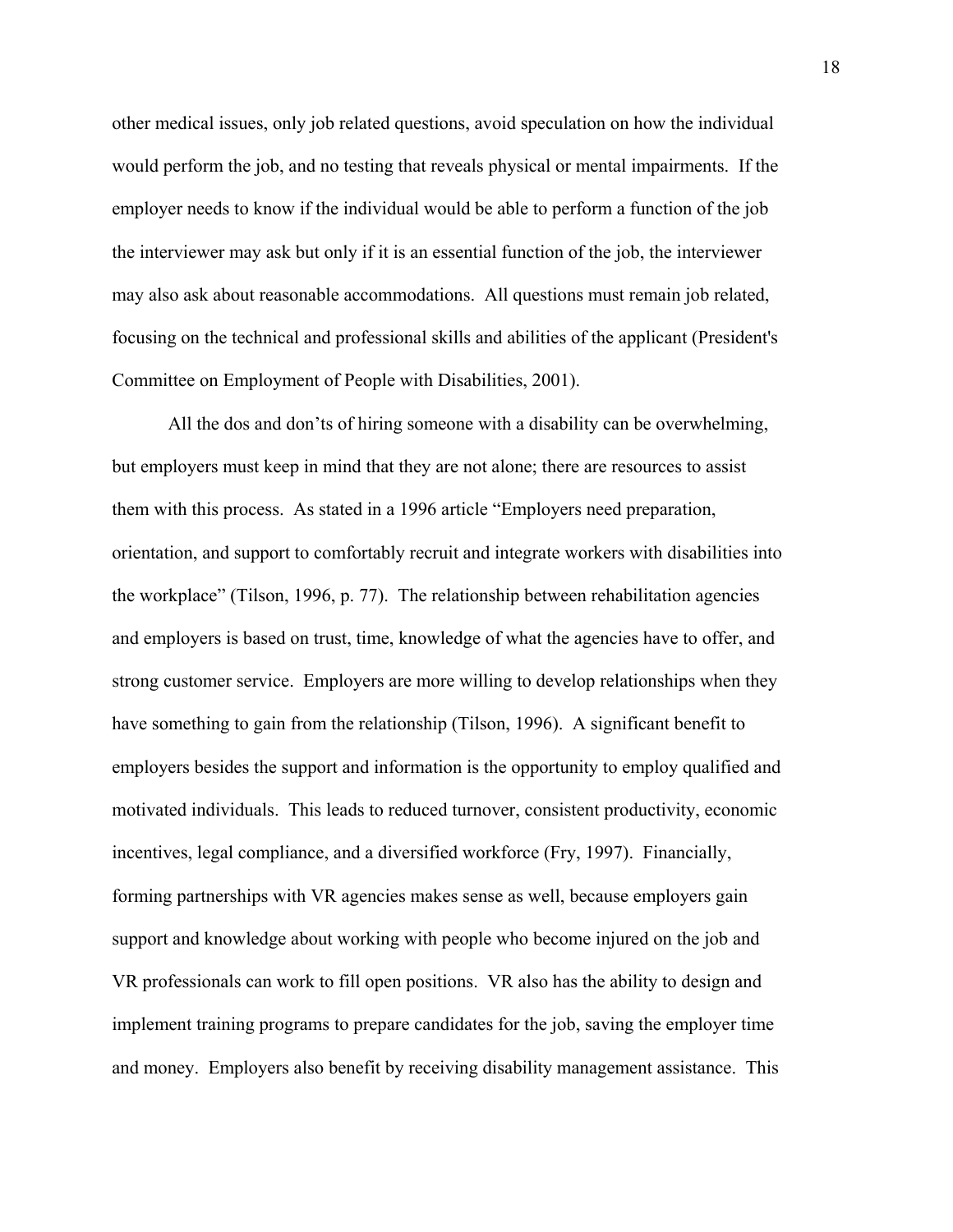includes assistance with accommodations, transferring and promotion of an employee with a disability, the organization of functions to include people with disabilities, handling of case management issues, and ensuring the perks of employment are available to people with disabilities (Fry, 1997). Once initial relationships have been established, the potential for new relationships through referrals is endless (Nietupski, Verstegen, Hamre-Nietupski, & Tanty, 1993; Mank, 1996).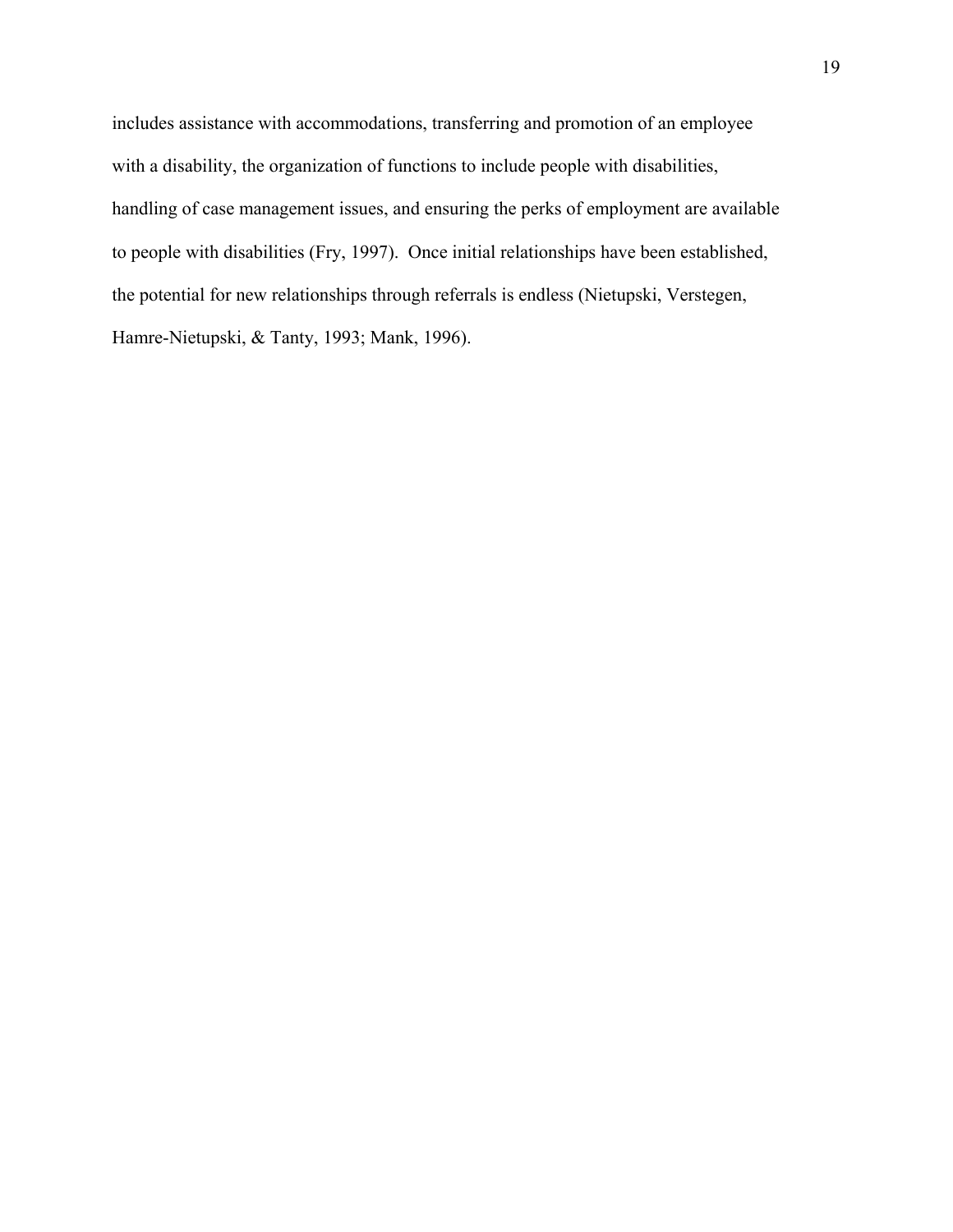#### **CHAPTER 3**

#### Methodology

# **Introduction**

This chapter describes the subjects under study, how they were selected, and what instrumentation was used to collect the information. The instrument will be discussed as to its content, validity, and reliability. Data collection and analysis procedures will also be detailed. The chapter will conclude with limitations of the methodology.

#### **Description of Participants**

The participants for this study were systematically selected from a list of employers provided by the city chamber of commerce in each of the three small towns. The small towns included were in Northern Wisconsin, Southern Minnesota, and Northern Iowa. The population of the communities ranged from approximately 3000 to 9000 people.

#### **Sample Selection**

The employers were selected systematically from a list of employers provided by each community's chamber of commerce. Questionnaires were sent to the contact individual listed on the chamber of commerce website.

#### **Instrumentation**

A questionnaire developed specifically for this study was used to gather information. The questionnaire included a confidentiality statement and cover letter regarding the nature of the research. Initial questions included number of employees, number of employees with disabilities, services currently provided to employees with disabilities, and their knowledge of the ADA. In addition, questions related to where employers have received their information on employing people with disabilities, what information they feel they need regarding hiring people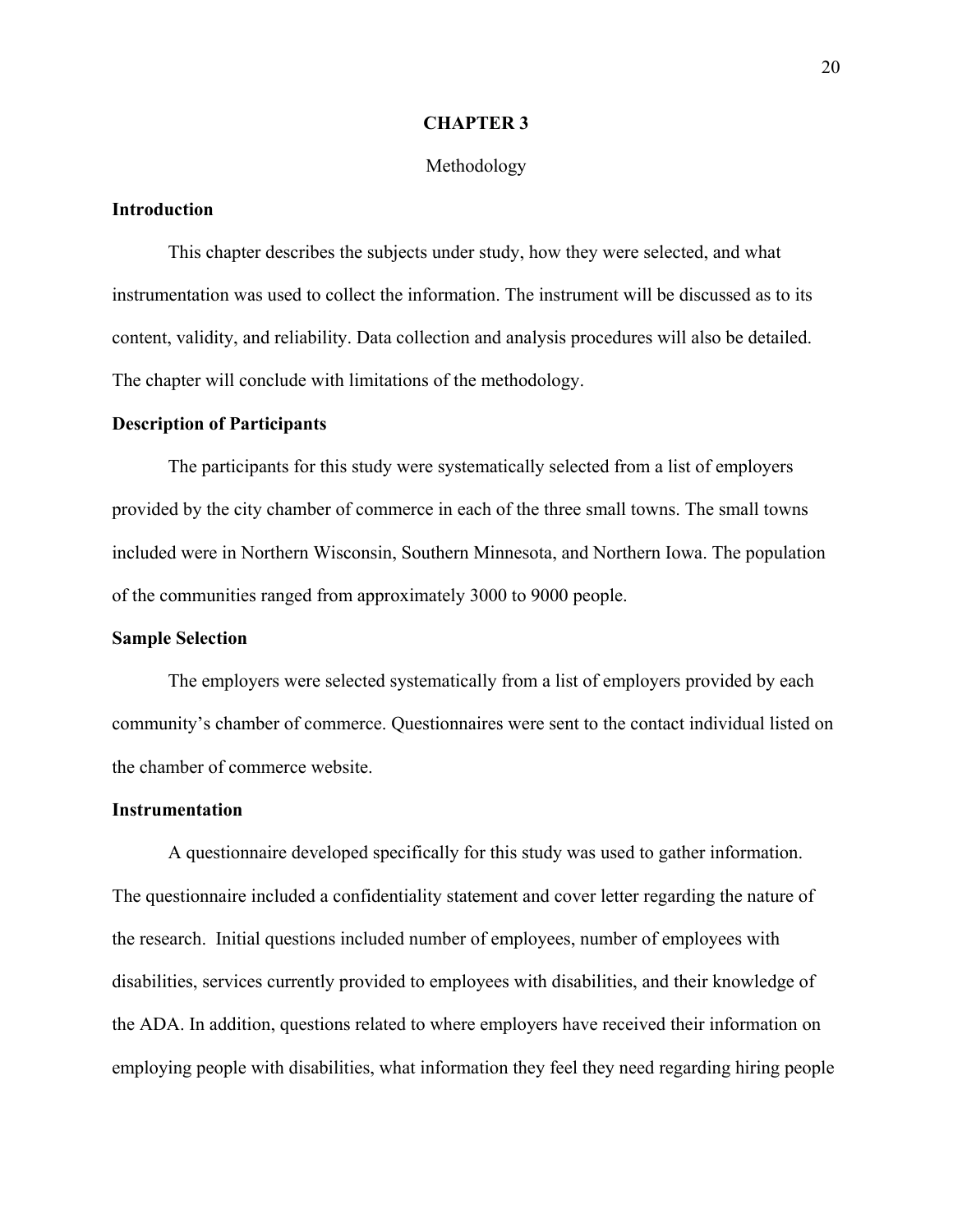with disabilities, their knowledge of the resources available, their use of those resources, and if they believe the resources were beneficial. Questions were yes, no, Likert, and open-ended. There were no measures of reliability or validity for this instrument due to its recent development. The instrument does possess good face validity. This questionnaire was developed in part by referring to the Employment Equity Audit – Questionnaire created by the Canadian Human Rights Commission (Canadian Human Rights Commission, 2000)

# **Data Collection**

The questionnaire was mailed out to the selected businesses in the three cities in October of 2001. Included with the questionnaire was a cover letter describing the study and requesting participation, as well as a self-addressed, stamped return envelope. The participants were asked to return the questionnaire two weeks after receipt.

#### **Data Analysis**

All appropriate descriptive statistics were utilized in analysis of the data. Frequencies of responses, means, and standard deviations will be provided.

#### **Limitations**

As in any study a number of limitations can be identified that may influence the study. One concern is that the questionnaire may have been perceived as confrontational, it may have discouraged some employers from filling it out, even though that was not the intent. One limitation of the methodology discussed above was the lack of reliability and validity data on the questionnaire. It is unknown if this questionnaire is truly measuring what it needs to and if the results would remain the same if filled out by others at another point in time. The study is also limited in scope because it is focused on the Midwest, results may not be generalizable to other parts of the country. Finally, due to the nature of the delivery of the questionnaires, some may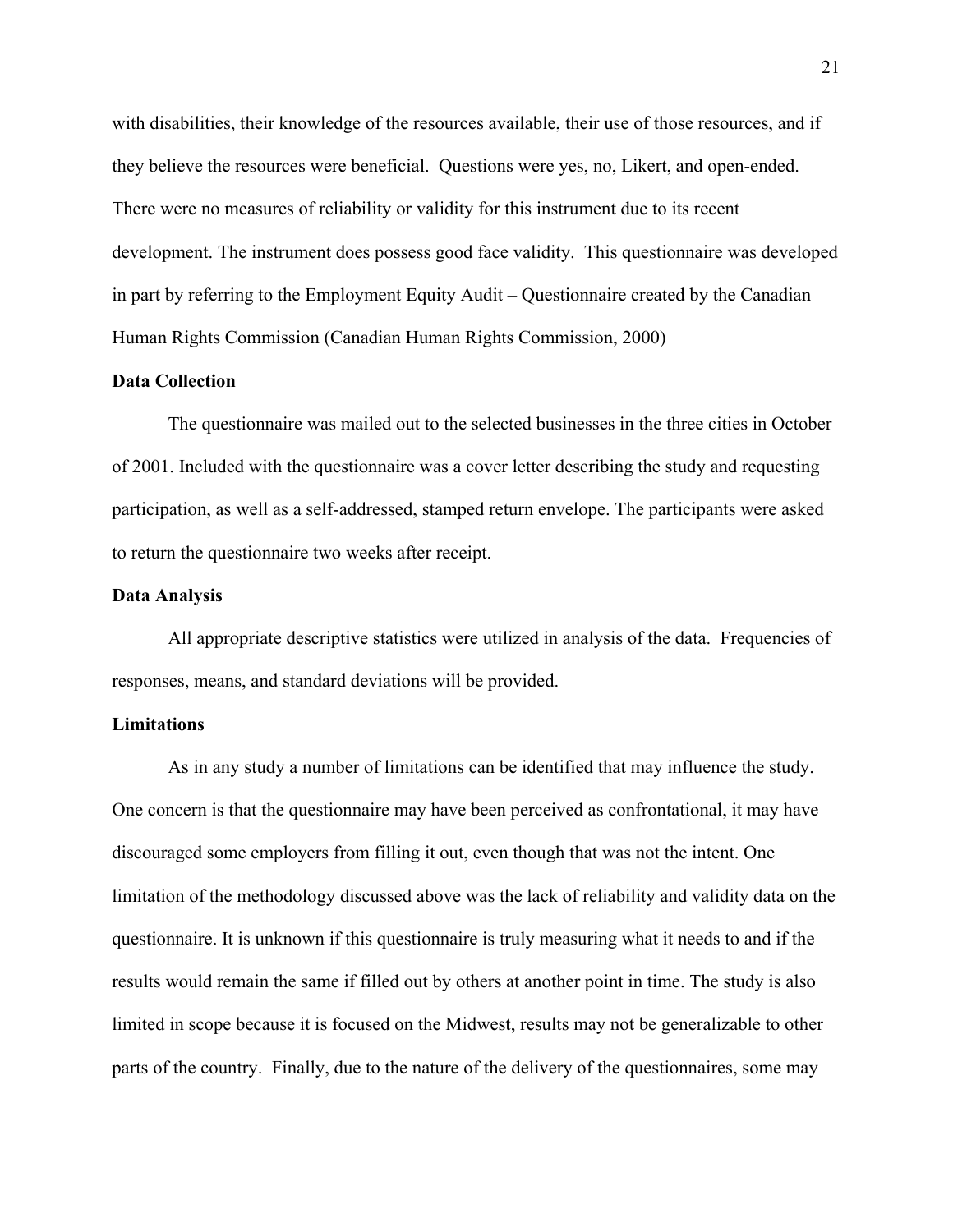have been lost, delayed, or sent to incorrect destinations. It is possible that companies listed on the website for each community may no longer exist or have moved to different locations. In addition, many questionnaires may not be sent back by employers because of general noninterest, the dislike for unexpected and unwanted mail, and lack of time to read and fill out the questionnaire. Unfortunately, the willingness to send back the questionnaire may have also been affected by the recent troubles with the United States mail system and terrorism.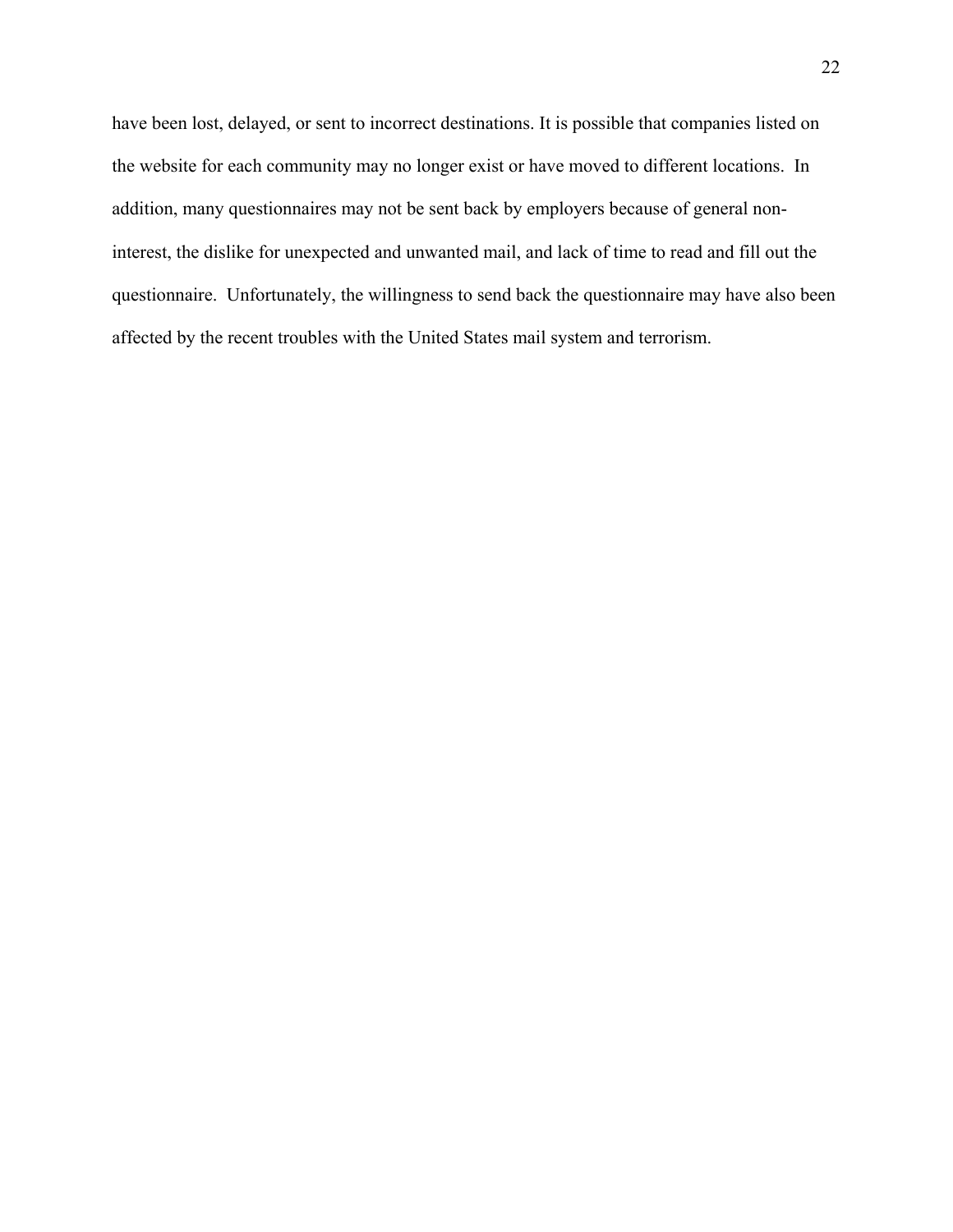#### **CHAPTER 4**

#### Results

This chapter will present the results of the questionnaire developed for this study. The demographic information and descriptive statistics will be reported first. Data collected on each of the research hypotheses will then be given.

## **Demographic Information**

The sample for this study consisted of 73 of 300, returned surveys a 24% return rate. Three hundred surveys were mailed to small businesses in the midwestern towns of Decorah, Iowa, Belle Plaine, Minnesota, and Ladysmith, Wisconsin.

## **Question 1**

Question 1: Are employers aware of legislation pertaining to the employment of people with disabilities? Descriptive statistics were run on the data pertaining to this question. The results indicate  $x = 1.602$ ,  $sd = .492$ ; responses arrayed as 29 (40%) yes, 44 (60%) no.

#### **Question 2**

Question 2: Have any of your employees become disabled in the workplace?

The results indicate  $x = 1.917$ ,  $sd = 0.276$ ; responses arrayed as 6 (8%) yes, 67 (92%) no.

#### **Question 3**

Question 3: Are you aware of the Rehabilitation Act of 1973?

The results indicate  $x = 1.438$ ,  $sd = .499$ ; responses arrayed as 41 (56%) yes, 32 (44%) no.

#### **Question 4**

 Question 4: Are you aware of the Americans with Disabilities Act (ADA) of 1990? The results indicate  $x = 1.150$ ,  $sd = .360$ ; responses arrayed as 62 (85%) yes, 11 (15%) no.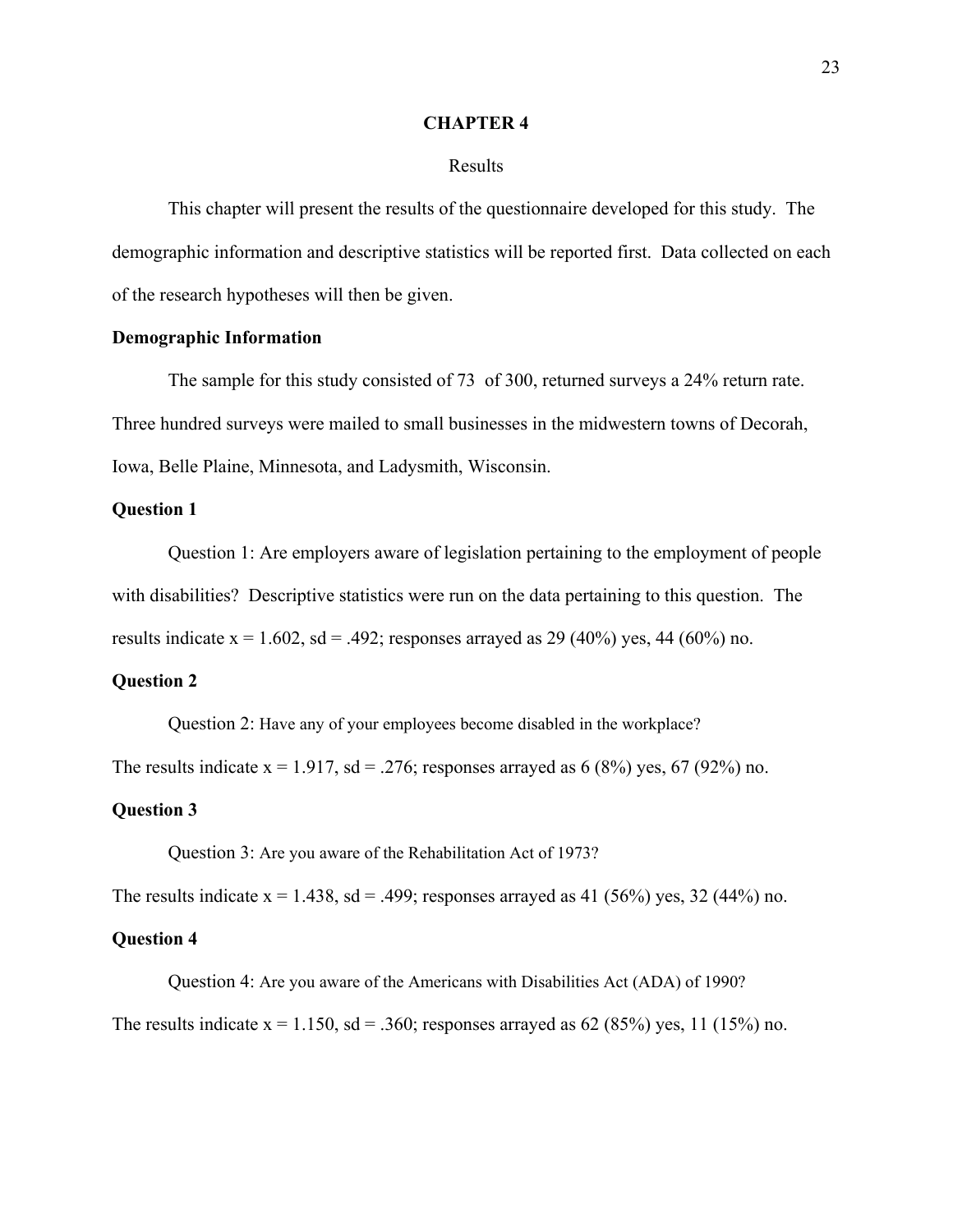Question 5: Are you aware of local and state laws pertaining to the employment of people with disabilities? The results indicate  $x = 1.397$ , sd = .492; responses arrayed as 44 (60%) yes, 29  $(40\%)$  no.

# **Question 6**

 Question 6: Are you aware of the laws regarding termination of an employee with a disability? The results indicate  $x = 1.452$ ,  $sd = .501$ ; responses arrayed as 40 (55%) yes, 33 (45%) no.

#### **Question 7**

Question 7: Has your company done a job analysis of each position? The results indicate  $x =$ 1.575, sd = .497; responses arrayed as  $31$  (42%) yes, 42 (58%) no.

#### **Question 8**

Question 8: Do you have a complete description of each position?

The results indicate  $x = 1.5$ ,  $sd = 0.503$ ; responses arrayed as 36 (49%) yes, 36 (49%) no, 1 person did not respond to this question. For clarification respondents who answered yes to question eight were asked if the description of the position includes a description of physical demands 31 or 42% said yes, essential functions 38 or 52% said yes, educational requirements 31 or 42% said yes, and environmental demands 21 or 29% said yes.

#### **Question 9**

Question 9: Are you willing to hire an individual with a disability? The results indicate  $x =$ 1.055, sd = .230; responses arrayed as 68 (93%) yes, 4 (5%) no, 1 person did not respond to this question.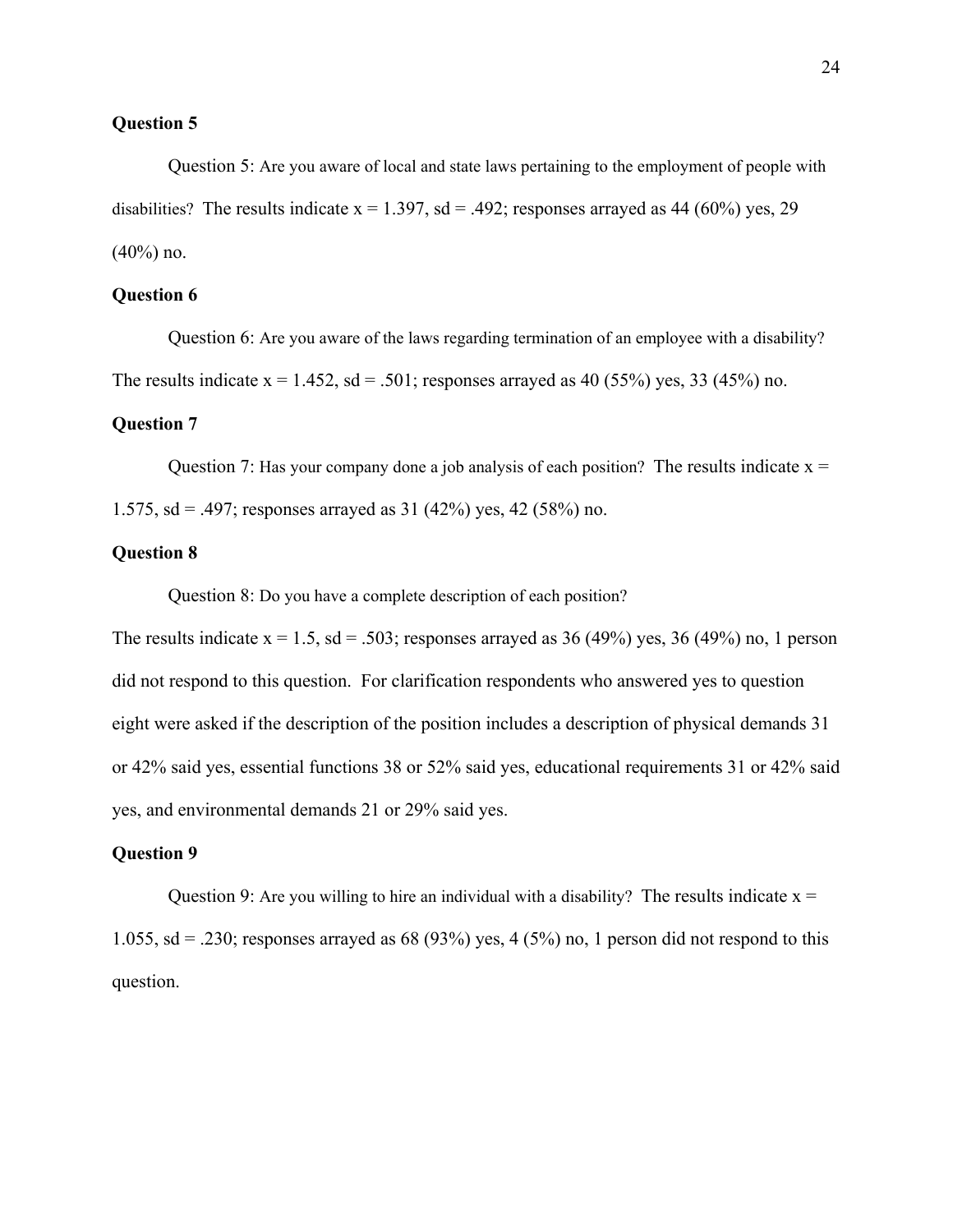Question 10: Is your application process accessible to individuals with visual or other sensory impairments? The results indicate  $x = 1.6$ ,  $sd = .493$ ; responses arrayed as 28 (38%) yes, 42 (58%) no, 2 no response, 2 people did not respond to this question.

#### **Question 11**

 Question 11: Do you feel prepared to hire an individual with a disability? The results indicate  $x = 1.416$ , sd = .496; responses arrayed as 42 (58%) yes, 30 (41%) no, 1 person did not respond to this question.

#### **Question 12**

Question 12: Are you aware of what questions may or may not be asked during the interview?

The results indicate  $x = 1.424$ ,  $sd = .497$ ; responses arrayed as 42 (58%) yes, 31 (42%) no.

#### **Question 13**

Question 13: Is your workplace accessible to people with disabilities? The results indicate  $x =$ 1.126, sd = .335; responses arrayed as 62 (85%) yes, 9 (12%) no, 2 did not respond. For clarification, respondents who answered yes to question thirteen were asked specifically what was accessible in their workplace this included entrance and exits 62 or 85% said yes, workstations 44 or 60% said yes, break rooms 39 or 53% said yes, and restrooms 45 or 62% said yes.

#### **Question 14**

Question 14: Are you willing to consider job modifications? The results indicate  $x = 1.222$ ,  $sd = .418$ ; responses arrayed as 56 (77%) yes, 16 (22%) no, 1 person did not respond to this question.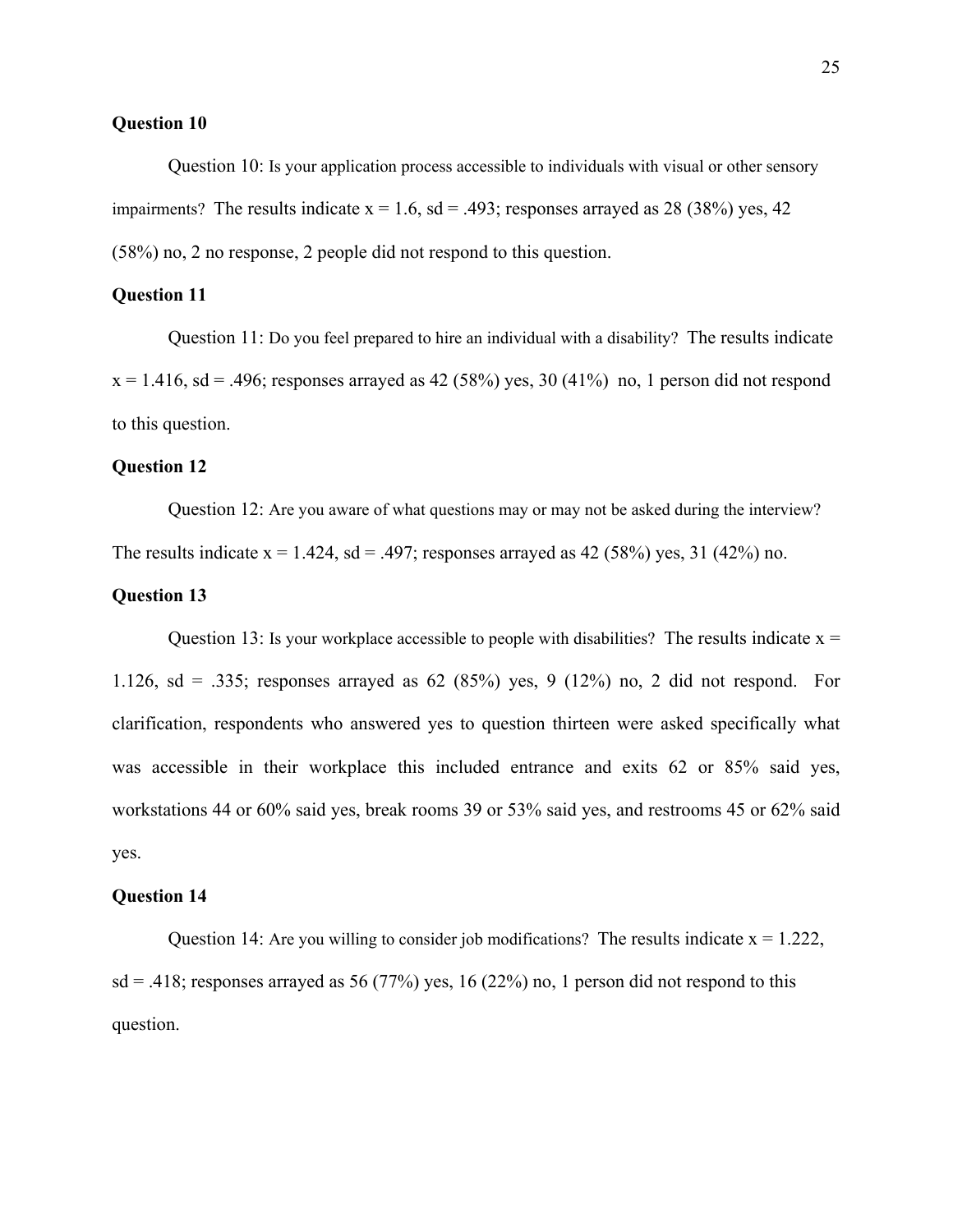Question 15: Have you provided accommodations for an employee with a disability? The results indicate  $x = 1.718$ ,  $sd = 0.453$ ; responses arrayed as 20 (27%) yes, 51 (70%) no, 2 people did not respond to this question.

## **Question 16**

 Question 16: Have you implemented steps to remove identified barriers to employment in the workplace? The results indicate  $x = 1.608$ ,  $sd = .491$ ; responses arrayed as 27 (37%) yes, 42 (58%) no, 4 people did not respond to this question.

#### **Question 17**

 Question 17: Do you have a process to ensure that all new policies and procedures are reviewed so they do not create any new employment barriers? The results indicate  $x = 1.591$ , sd = .495; responses arrayed as 29 (40%) yes, 42 (58%) no, 2 people did not respond to this question.

#### **Question 18**

 Question 18: Do you have written policies on accommodating people with disabilities? The results indicate  $x = 1.791$ , sd = .408; responses arrayed as 15 (21%) yes, 57 (78%) no, 1 person did not respond to this question.

#### **Question 19**

 Question 19: Are these policies being communicated to current and new employees? The results indicate  $x = 1.808$ , sd = .396; responses arrayed as 14 (19%) yes, 59 (81%) no.

#### **Question 20**

Question 20: Have you ever used supported employment services? The results indicate  $x =$ 1.746, sd = .438; responses arrayed as 18 (25%) yes, 53 (73%) no, 2 people did not respond to this question.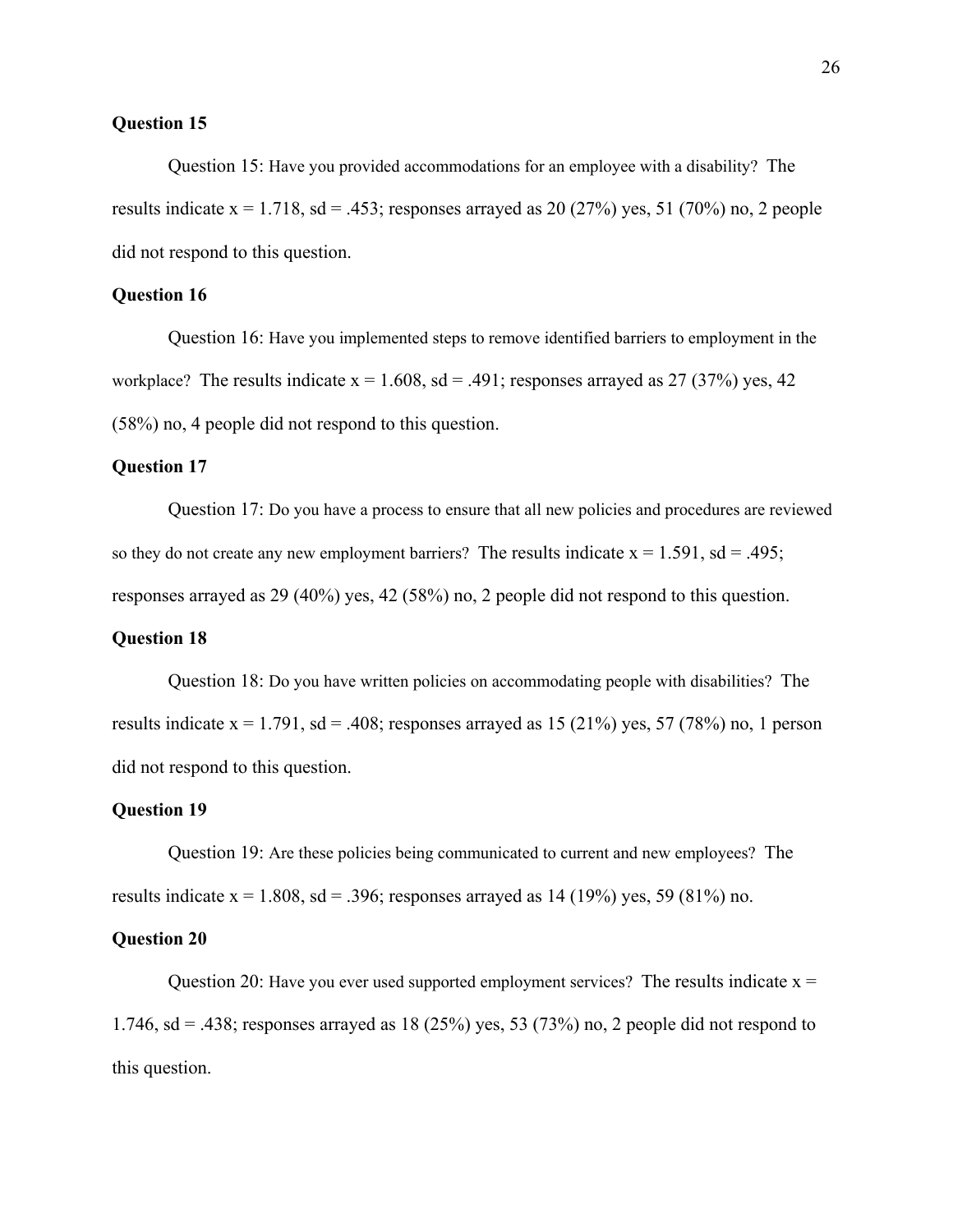Question 21: Are you aware of the services provided by supported employment agencies? The results indicate  $x = 1.541$ ,  $sd = .501$ ; responses arrayed as 33 (45%) yes, 39 (53%) no, 1 person did not respond to this question.

#### **Question 22**

 Question 22: Are you aware of the services provided by vocational rehabilitation agencies? The results indicate  $x = 1.638$ , sd = .483; responses arrayed as 26 (36%) yes, 46 (63%) no, 1 person did not respond to this question.

#### **Question 23**

Question 23: Have you ever used vocational rehabilitation services? The results indicate  $x =$ 1.847, sd = .362; responses arrayed as 11 (15%) yes, 61 (84%) no, 1 did not respond.

# **Question 24**

 Question 24: Do you have an in-house specialist to assist in the hire and employment of people with disabilities? The results indicate  $x = 1.847$ ,  $sd = .362$ ; responses arrayed as 0 (0%) yes, 72 (99%) no, 1 person did not respond to this question.

#### **Question 25**

 Question 25: This company has sufficient knowledge of the ADA and other laws pertaining to the employment of people with disabilities. The results indicate  $x = 2.863$ , sd = 1.228; responses arrayed as 10, 14% strongly agree, 21, (29%) agree, 20, (27%) unsure, 13, (18%) disagree, 9, (12%) strongly disagree.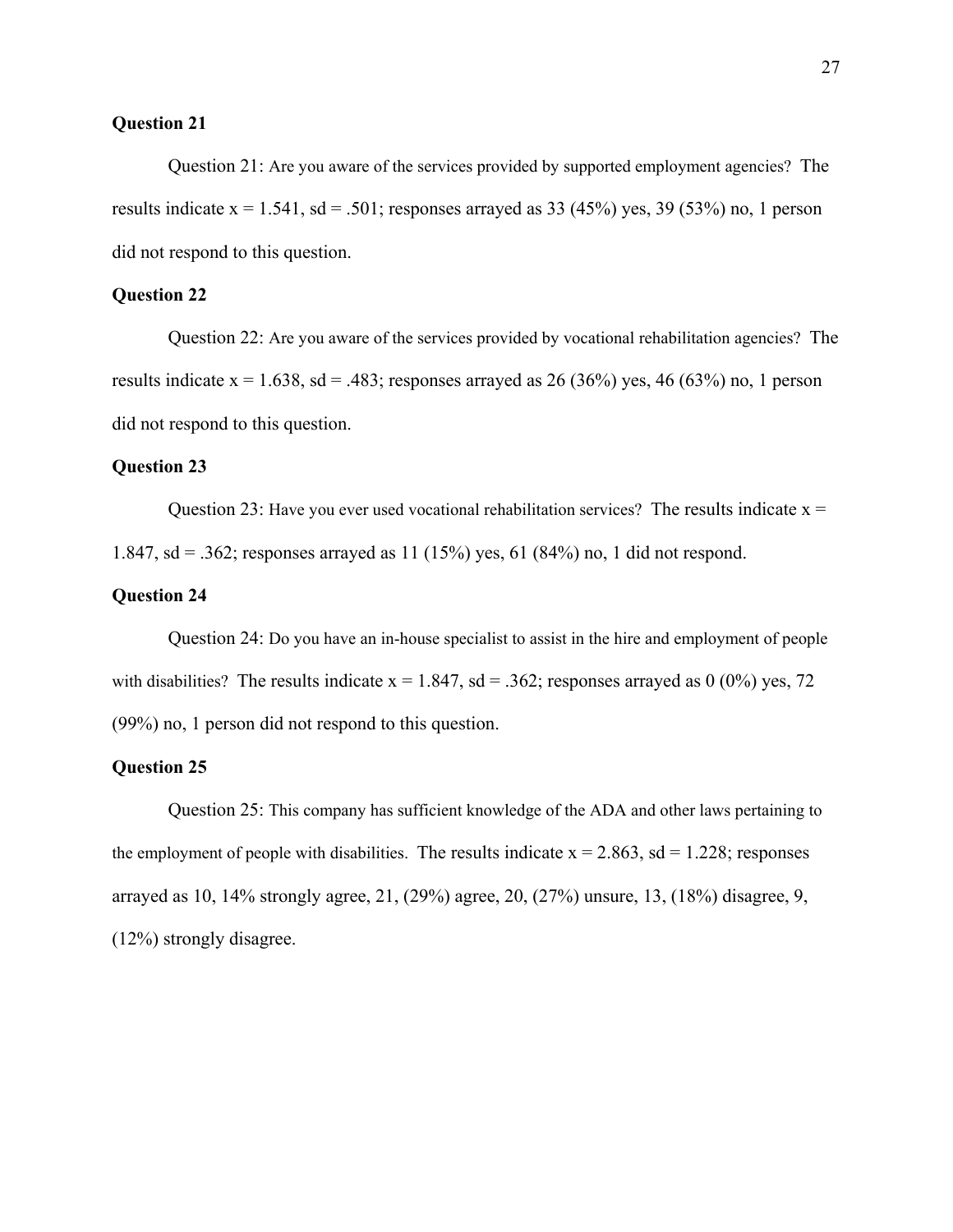Question 26: This company has been able to obtain the information it needs regarding hiring people with disabilities. The results indicate  $x = 2.780$ ,  $sd = 1.057$ ; responses arrayed as 8, (11%) strongly agree, 23, (32%) agree, 22, (30%) unsure, 19, (23%) disagree, 3, (4%) strongly disagree.

# **Question 27**

 Question 27: This company is able to successfully accommodate employees with disabilities. The results indicate  $x = 2.917$ , sd = .1.277; responses arrayed as 11, (15%) strongly agree, 19, (26%) agree, 18, (25%) unsure, 15, (21%) disagree, 10, (14%) strongly disagree.

#### **Question 28**

 Question 28: This company has the ability to provide education to other employees about working with an individual with a disability. The results indicate  $x = 2.835$ , sd = 1.213; responses arrayed as 10, (14%) strongly agree, 23, (32%) agree, 16, (22%) unsure, 17, (23%) disagree, 7, (10%) strongly disagree.

### **Question 29**

 Question 29: This company has enough knowledge about hiring and employing people with disabilities. The results indicate  $x = 3.027$ ,  $sd = 1.201$ ; responses arrayed as 10, (14%) strongly agree, 14, (19%) agree, 20, (27%) unsure, 22, (30%) disagree, 7, (10%) strongly disagree.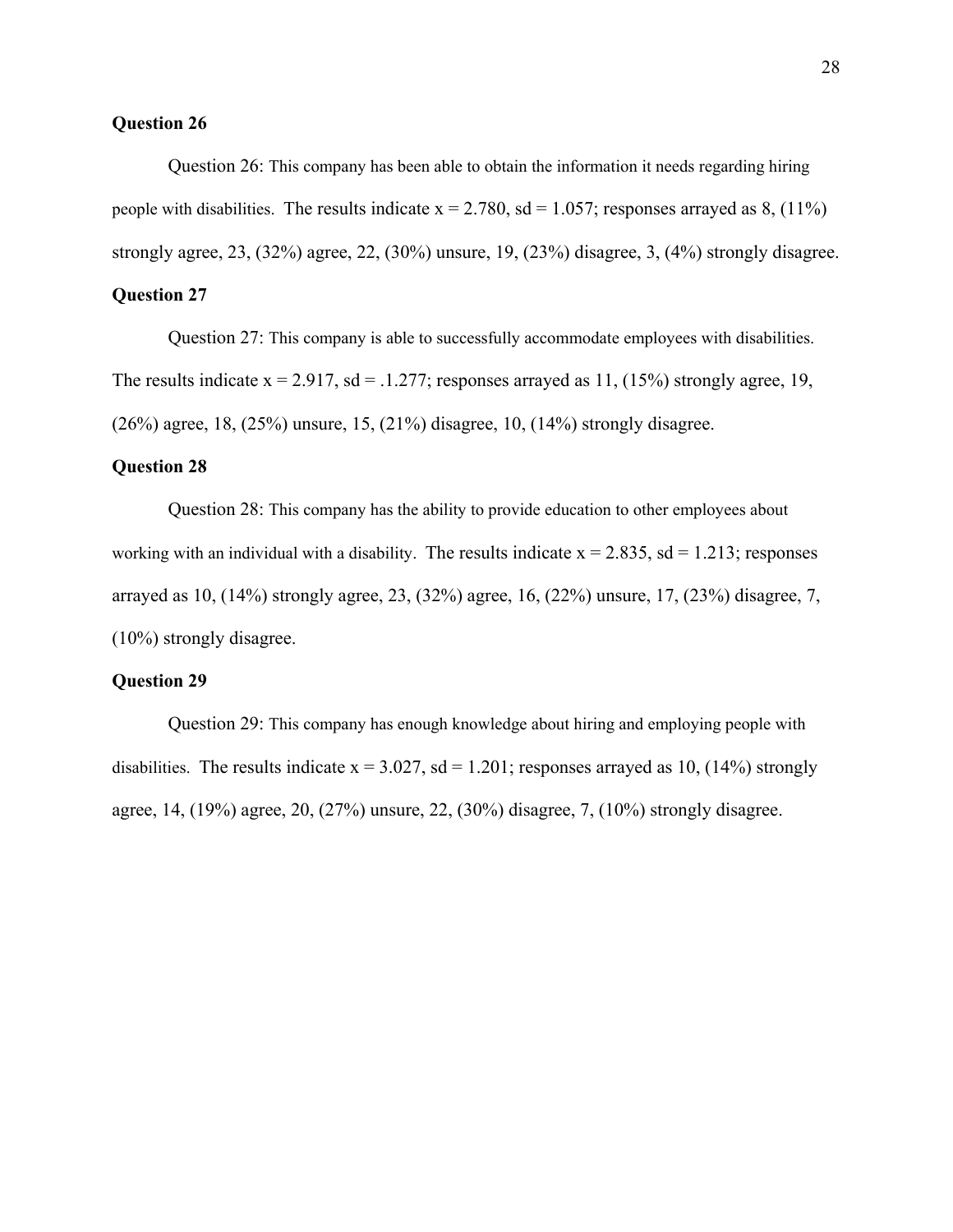#### **CHAPTER 5**

#### Discussion, Conclusions, and Recommendations

## **Introduction**

This chapter will include a discussion of the results of the study and conclusions. This chapter will conclude with some recommendations for further research.

#### **Discussion**

The results indicate that the majority of employers surveyed had never before employed an individual with a disability, only 40% had. Even fewer employers have had an employee injured in the workplace, 4%. These results suggest that very few employers in small towns have experience working with people with disabilities. This compares to a 1994 Kregel and Tomiyasu study of 170 employers in a large metropolitan area that found that 73% of employers had previous experience with an employee with a disability. Employers did indicate that they were aware of legislation pertaining to the employment of people with disabilities. Fifty-six percent were aware of the Rehabilitation Act of 1973, 85% were aware of the ADA, 60% were aware of varying local and state laws, and 55% were aware of laws surrounding the termination of people with disabilities. These results are consistent with a 1994 study by Hendricks, Dowler, & Judy, the majority of employers surveyed, 61%, understood the ADA (Hendricks, Dowler, & Judy, 1994).

Responses were varied when employers were asked about the accessibility of, and their confidence in their hiring process. Ninety-three percent of employers did say that they were willing to hire and individual with a disability, yet only 58% felt prepared to do so. Part of making the hiring process accessible and smooth for both the employer and then prospective employee is to conduct a job analysis for each position, this may include a description of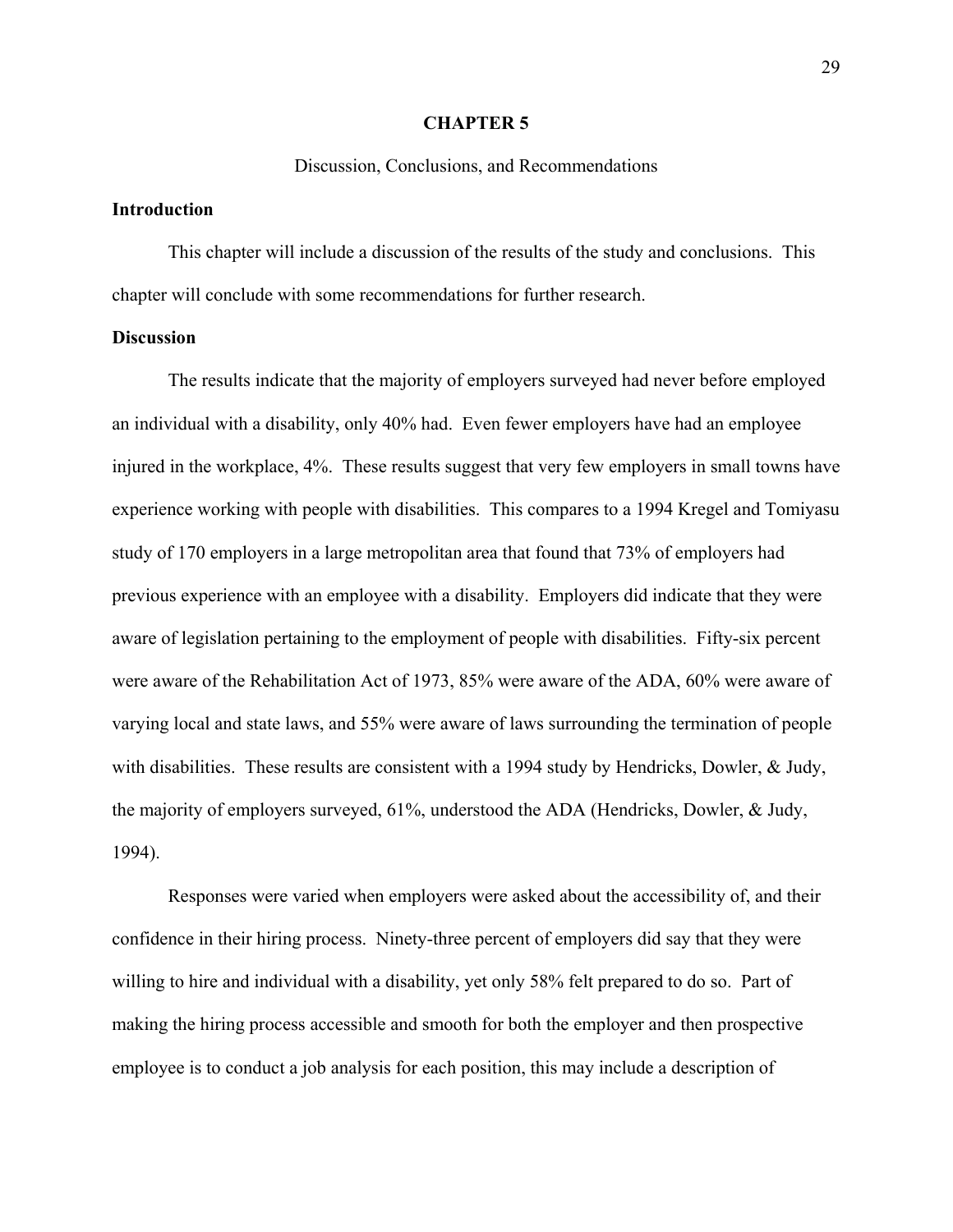physical demands of the job, essential functions, educational requirements, and environmental demands. This is beneficial to employers because it breaks down the job into measurable parts and identifies the essential functions as defined in the ADA. Identifying the essential functions allows the employer to make an informed and legal decision on whether or not to hire an applicant with a disability. Having a job description also benefits the applicant it allows them to be able to self-select according to their abilities and the requirements of the job. Responses to the questionnaire on whether the company had a complete description of each job were split, 49% said yes, 49% said no. Of those employers who said yes, only 42% said the description included a list of physical demands, 52% included a list of essential functions, 42% included a list of educational requirements, and 29% included a list of environmental demands. Only 38% of employers surveyed felt that their application process was accessible to individuals with sensory impairments. Over half felt they were aware of what questions were appropriate to ask during an interview.

An important part of employing an individual with a disability is ensuring that the work place is accessible and the appropriate accommodations are made. Eighty-five percent of employers felt that yes their work place was accessible to people with disabilities. For clarification, respondents were asked to identify specifically what areas were accessible. Of those employers that indicate that their work place was accessible, 85% said indicated entrances and exits were accessible, 60 % said workstations were accessible, 53% said break rooms were accessible, and 62% said the restrooms were accessible. The majority, 77% of respondents were willing to consider modifications to the workplace to accommodate employees, 27% had already implemented accommodations. Only 37% of respondents reported that they have implemented steps to remove barriers in the workplace. Twenty-one percent of the respondents said that they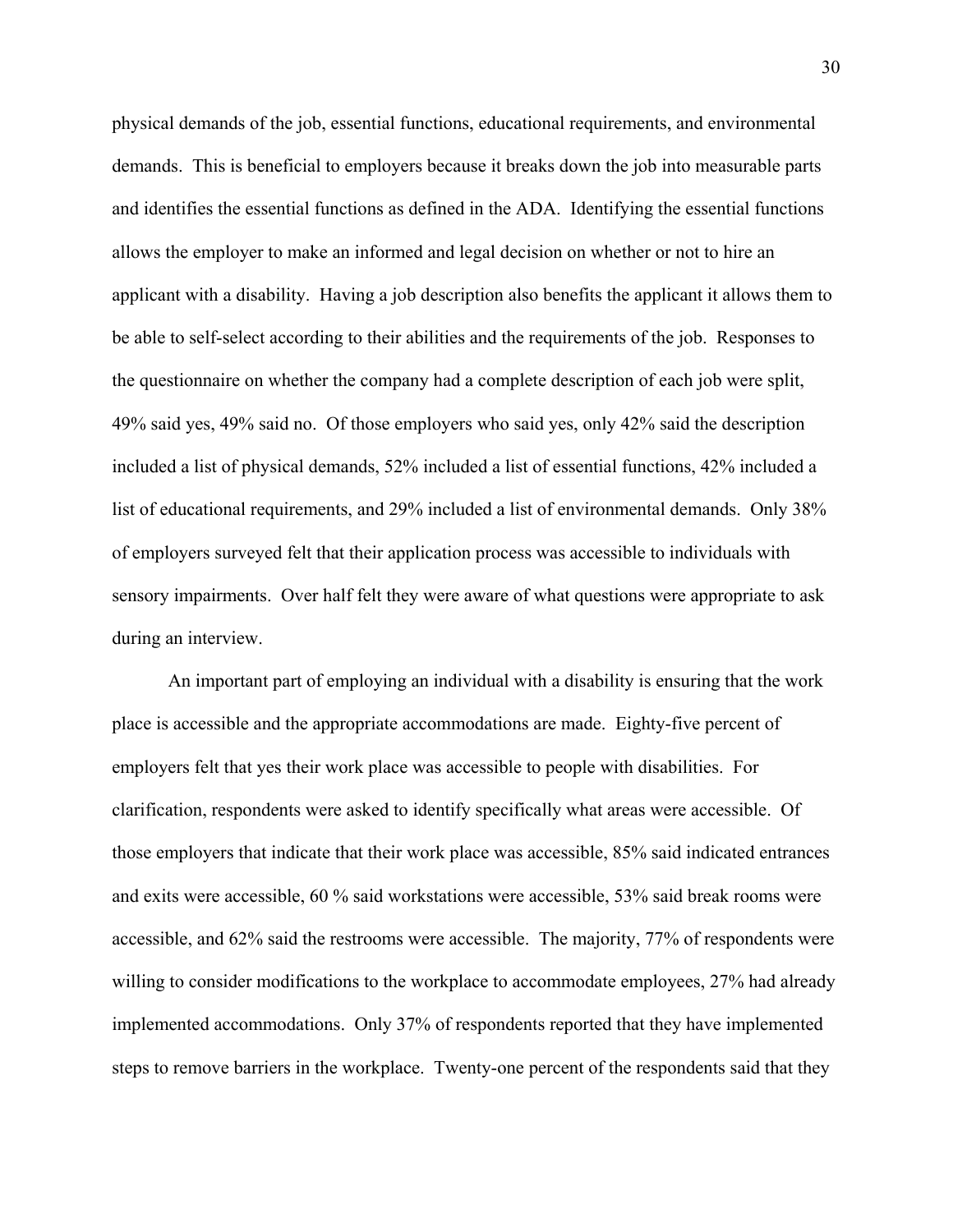have policies in the workplace concerning the accommodation of people with disabilities; only 19% said that they were communicating those policies to their employees. Forty percent said that they review policies and procedures before implementation to ensure that they do not create barriers in the workplace.

When employers were asked if they had ever made use of services created to assist individuals with disabilities in the workplace very few answered that they had. Twenty-five percent indicated that they had used supported employment services, but 45% said that they were aware of the services provided by supported employment agencies. Thirty-six percent of respondents were aware of the services provided by vocational rehabilitation agencies, but only 15% had made use of those services. This is similar to a study of employers in the Midwest where 22% of employers stated they had contact with vocational rehabilitation (Gilbride, Stensrud, Ehlers, Evans, & Peterson, 2000). This is in contrast to studies involving larger employers where the majority had heard of vocational rehabilitation and its services (Young, Rosati, & Vandergoot, 1986; Cole & Bragman, 1983). None of the respondents reported having an in-house specialist to assist in the employment of people with disabilities.

A series of Likert style questions was asked to determine the quality of the knowledge and information employers have been receiving. Forty-three percent of respondents felt that they did have sufficient knowledge of the ADA and other laws pertaining to the employment of people with disabilities, 27% were unsure, and 30% felt they did not have sufficient knowledge. Again, 43% of employers felt that they have been able to obtain the information they need, 30% were unsure, and 27% felt that they were not able. Slightly fewer 41% felt that they would be able to successfully accommodate an employee with a disability, 21% were unsure, and 35% felt they would not be able. Forty-seven percent of respondents felt they were able to provide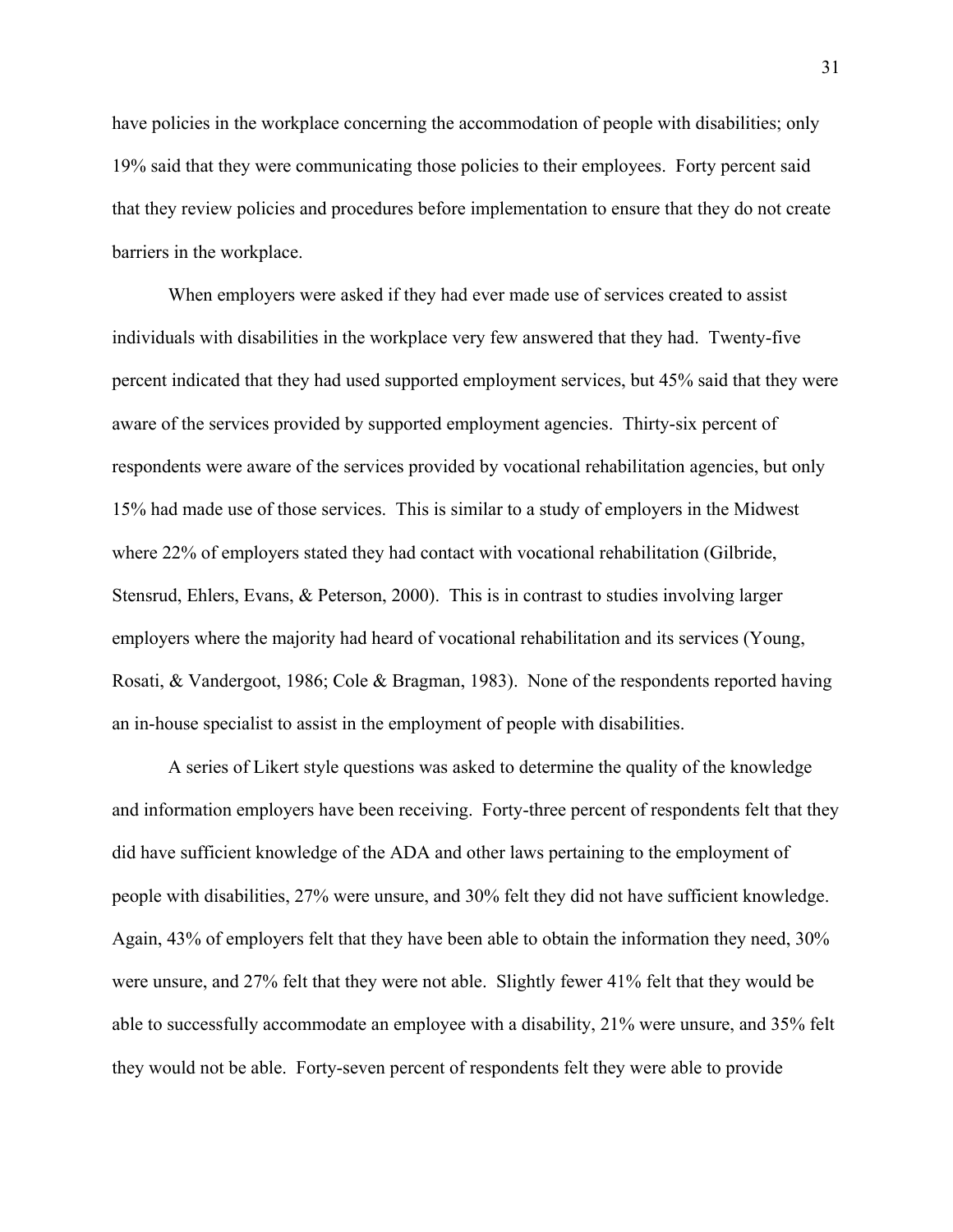education to employees about working with an individual with a disability, 25% were unsure, and 25% felt they would not be able to provide education. Finally, 33% of respondents felt that they had enough knowledge about employing people with disabilities, 27% were unsure, and 40% felt they did not have enough knowledge.

A series of open-ended questions were included to capture the candid thoughts of respondents as they filled out the questionnaire. The size of employers ranged anywhere from 1 to 2700, the average size was 69 employees. When asked if the information regarding the employment of people with disabilities was beneficial, 35 or 48% responded yes, seven responded no. Five of the respondents were unsure if the information was beneficial or found it beneficial occasionally. A few stated they have no information and a few found the information interesting, and helpful but wish that they had more. Specifically, one employer felt that all the information on regulations overshadowed information outlining positive suggestions for hiring an individual with a disability. Another respondent desired information that is specifically catered to small business in rural communities in a simpler format and on a smaller basis.

When asked how the information can be enhanced to better suit the needs of the employer responses were varied. Responses included the desire for the government to focus on smaller companies, information on programs and services, pamphlets, quick reference sheets, more training, internet sites, health information, more information on visual and sensory impairments, and mailings with updates. One respondent said that because of the small size of the business it was hard to imagine being able to offer a person with a disability many hours. The respondent felt that the job was too physical, undirected, and too individualized. Another stated that their business has no information on hiring people with disabilities because they have not needed to look into it, they will not know until they are faced with the situation.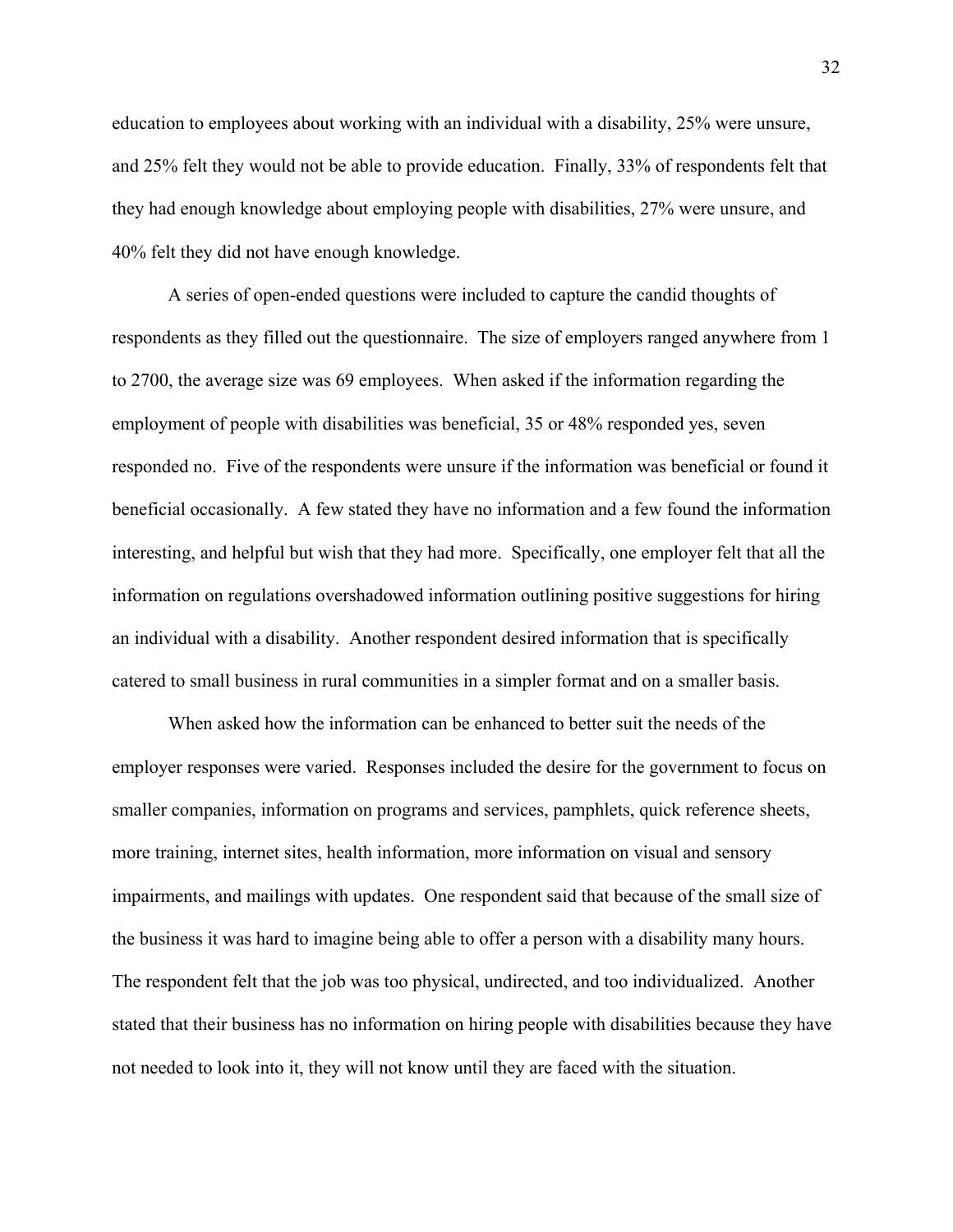When asked what information the respondents felt they were lacking 10 of 24 respondents (42%), felt they were lacking everything, that they had no information regarding the employment of people with disabilities. Other respondents desired information on reasonable accommodations, unreasonable accommodations, rights and responsibilities as an employer, laws, where to call for support, technical information, samples of written policies, information on changes in laws, what facilities are hiring people with disabilities, and information on visual and sensory impairments. One respondent felt confident that their parent company would provide them with the needed information if they decided to hire an individual with a disability. Overall, most respondents desired more information about hiring an individual with a disability. Again, this is consistent with previous studies of larger employers (Cole & Bragman, 1983).

#### **Conclusions**

Although the sample size was small, the results are similar to what was expected. Small businesses do seem to have a need for information regarding the employment of people with disabilities. While small employers seem willing to hire people with disabilities fewer feel prepared to do so, this is supported by the responses to the questionnaire. Less than half have employed an individual with a disability, less than a third felt their application process was accessible. Just over a third have implemented steps to remove barriers in the workplace, and only a fifth have policies on hiring. Less than half of employers were aware of supported employment, vocational rehabilitation, and their services. Over half of the respondents were unsure or felt that they did not have sufficient knowledge of legislation and the process of hiring an individual with a disability. Over half were unsure if they would be able to accommodate an employee and stated they were not able to obtain adequate information. These results suggest that vocational rehabilitation agencies need to work to create relationships with small businesses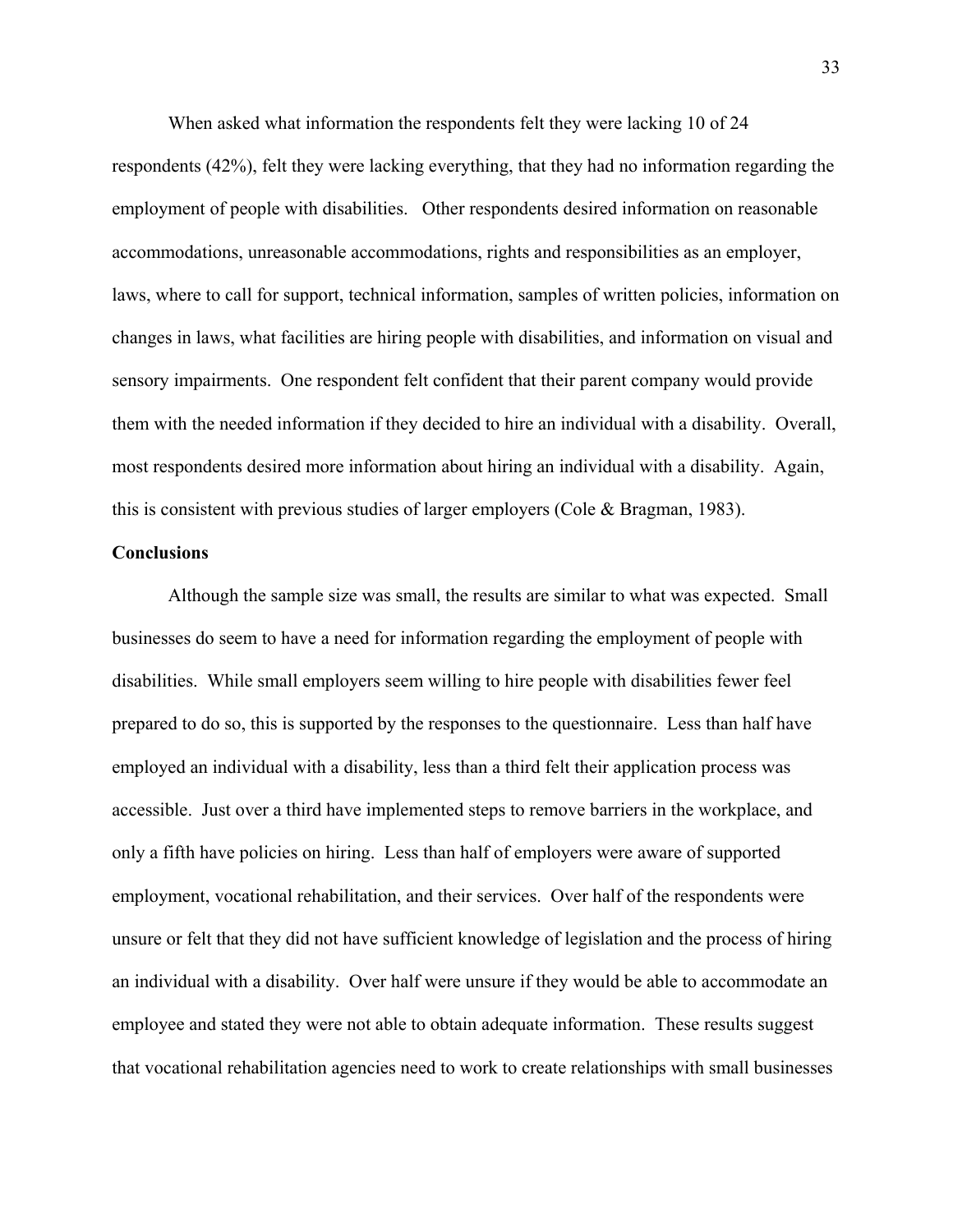to provide them with the information they need and desire and also to open avenues of employment for their clients.

# **Recommendations for further research**

Several suggestions are offered for further research on the needs of small businesses regarding the employment of people with disabilities. These are:

- 1. Replication using a larger sample could enhance the results for possible generalization.
- 2. Modification of the survey instrument to determine reliability and validity.
- 3. Modification of the survey instrument to gather information that is more specific about how they feel they could benefit from vocational rehabilitation services.
- 4. Modification of the implementation of the survey. It may be beneficial to conduct face-to-face interviews to capture the true opinions of employers and to have the ability to ask follow-up questions.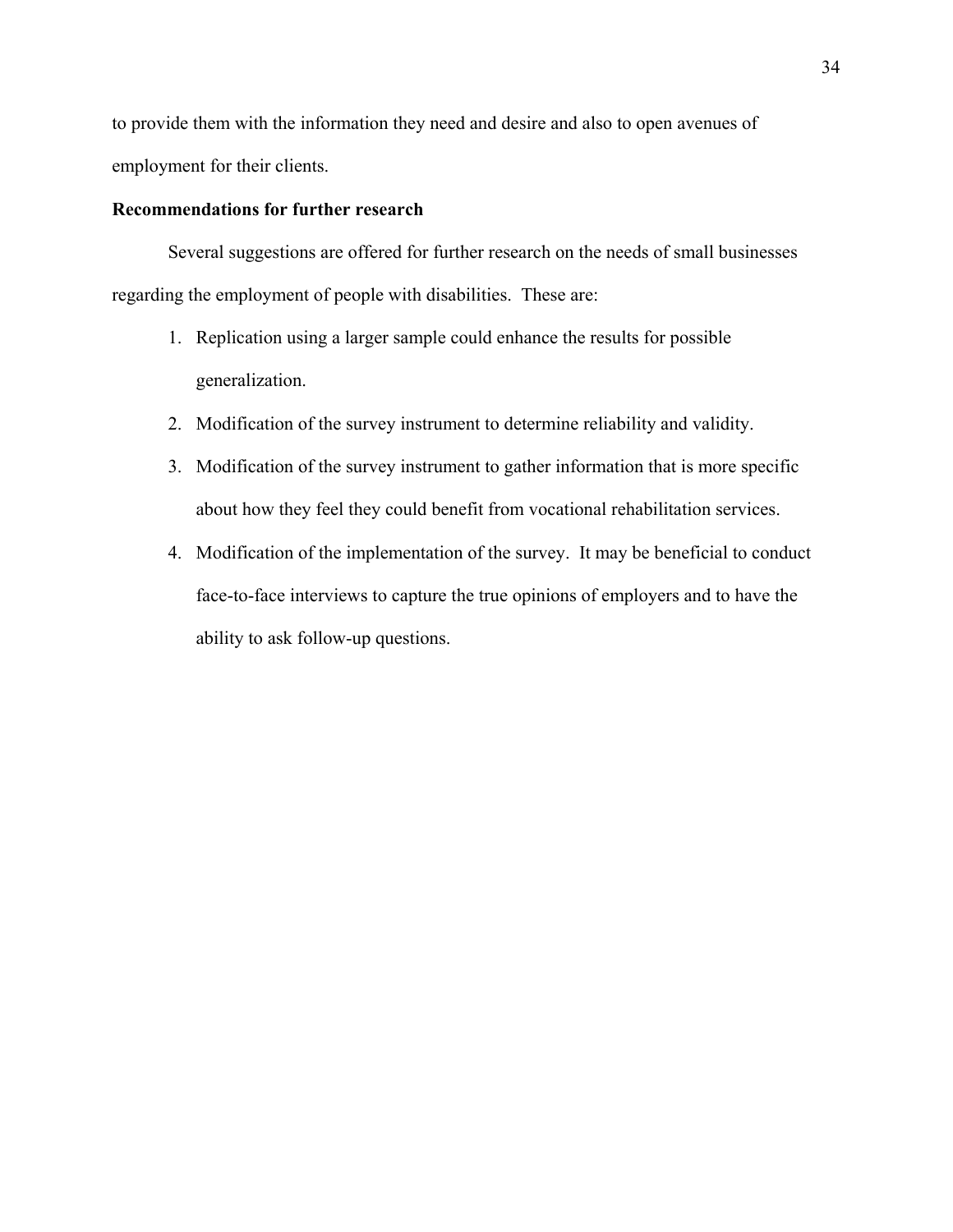#### References

Canadian Human Rights Commission. (2000). Employment Equity Audit – Questionnaire. Retrieved October 22, 2001 from the World Wide Web: http://www.chrcccdp.ca/ee/Audit-question.asp?1=e.

Cole, J.C., & Bragman, R. (1983). An exploratory investigation of the information desired by employers when hiring people with disabilities. Journal of Applied Rehabilitation Counseling, 14(4), 38-40.

Diksa, E., & Rogers, S.E. (1996). Employer concerns about hiring persons with psychiatric disability: Results of the employer attitude questionnaire. Rehabilitation-Counseling Bulletin 40(1), 31-44.

Fersh, D., & Thomas, P.W. (1993). Complying with the Americans with Disabilities Act. Connecticut: Quorum.

Fiedler, J.F. (1994). Mental Disabilities and the American with Disabilities Act. Connecticut: Quorum.

Florian, V. (1980). Employers: opinions of the disabled person as a worker.

Rehabilitation-Counseling Bulletin, 22(1), 38-43.

Ford, M. (1994). Rehabilitation Technology, People with Severe Disabilities, and Supported Employment. Great Britain: University of Wales.

Fry, R.R. (Ed.). (1997). Developing effective partnerships with employers as a service delivery mechanism. Washington D.C.: Twenty-Third Institute on Rehabilitation Issues.

Gilbride, D., Stensrud, R., Ehlers, C., Evans, E., & Peterson, C. (2000). Employers' attitudes toward hiring persons with disabilities and vocational rehabilitation services. Journal of Rehabilitation, 66(4), 17-23.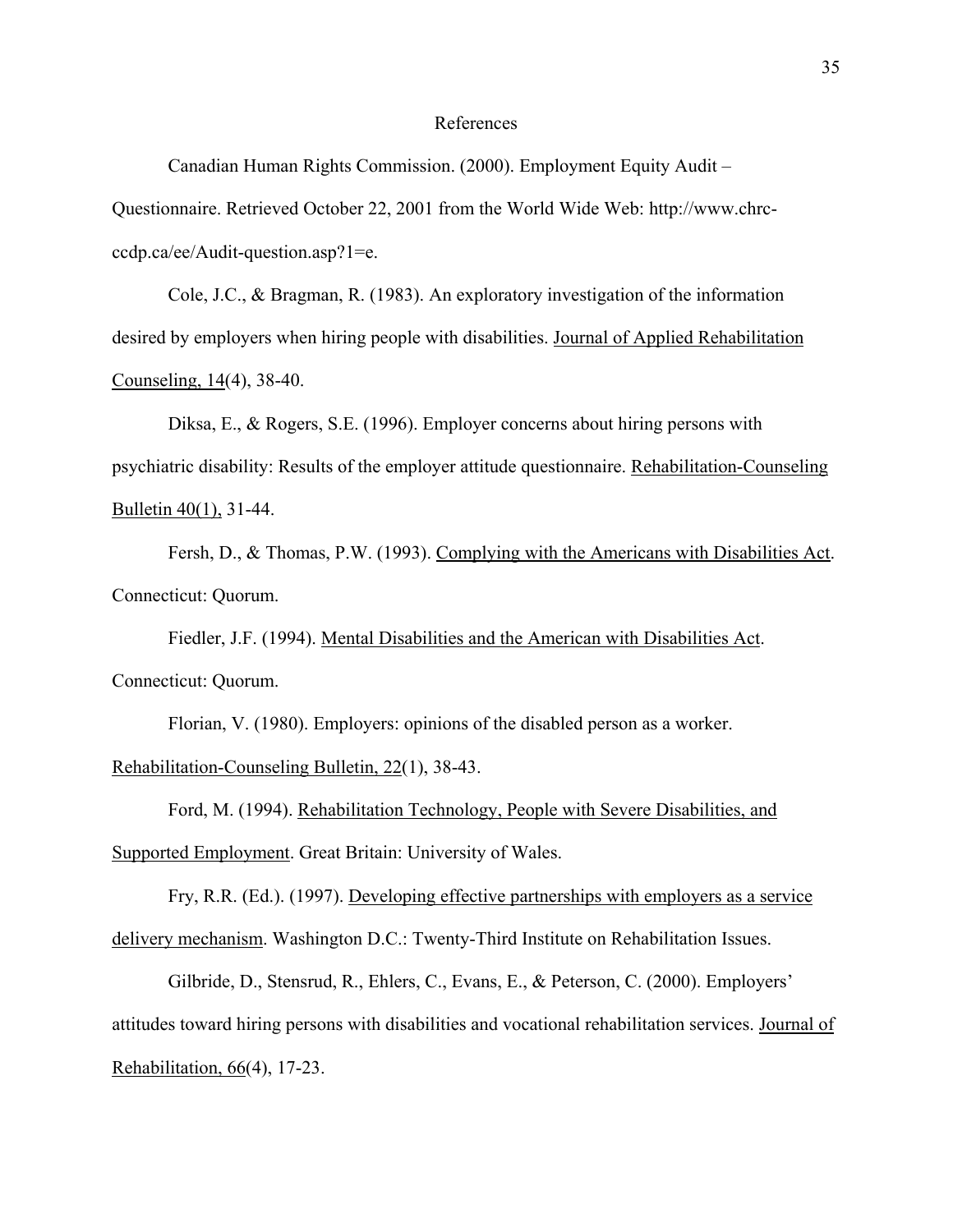Greenwood, R., Schriner, K.F., & Johnson, V. (1991). Employer concerns regarding workers with disabilities and the business-rehabilitation partnership: The PWI practitioners' perspective. Journal of Rehabilitation57 (1), 21-25.

Hendricks, D.J., Dowler, D.L., & Judy, B.T. (1994). Real-life issues in job accommodation. Journal of Vocational Rehabilitation, 4(3), 174-182.

HR Guide to the Internet. (2001). Job Analysis: Overview. hr-guide.com. Retrieved November 29, 2001 from the World Wide Web: http://www.hr-guide.com/data/G000.htm.

Janero, K.A. & Ketay, S.L. (1999). EEOC issues policy guidance on reasonable accommodation and undue hardship under the ADA. Employee Relations Law Journal, 25(2), 119-143.

Kregel, J., & Tomiyasu, Y. (1994). Employers' attitudes toward workers with disabilities. Journal of Vocational Rehabilitation, 4, 165-173.

Kregel, J., & Unger, D. (1993). Employer perceptions of the work potential of individuals with disabilities. Journal of Vocational Rehabilitation, 3(4), 17-25.

Lindsay, R.A. (1990). Discrimination against the disabled: The impact of the new federal legislation. Employee Relation, 15(3), 333-345.

Levy, J.M., Jessop, D.J., Rimmerman, A., Francis, F., & Levy, P.H. (1993). Determinants of attitudes of New York state employers towards the employment of persons with severe handicaps. Journal of Rehabilitation, 59(1), 49-54.

Mank, D.M. (1996). Evolving roles for employers and support personnel in the employment of people with severe disabilities. Journal of Vocational Rehabilitation, 6, 83-88.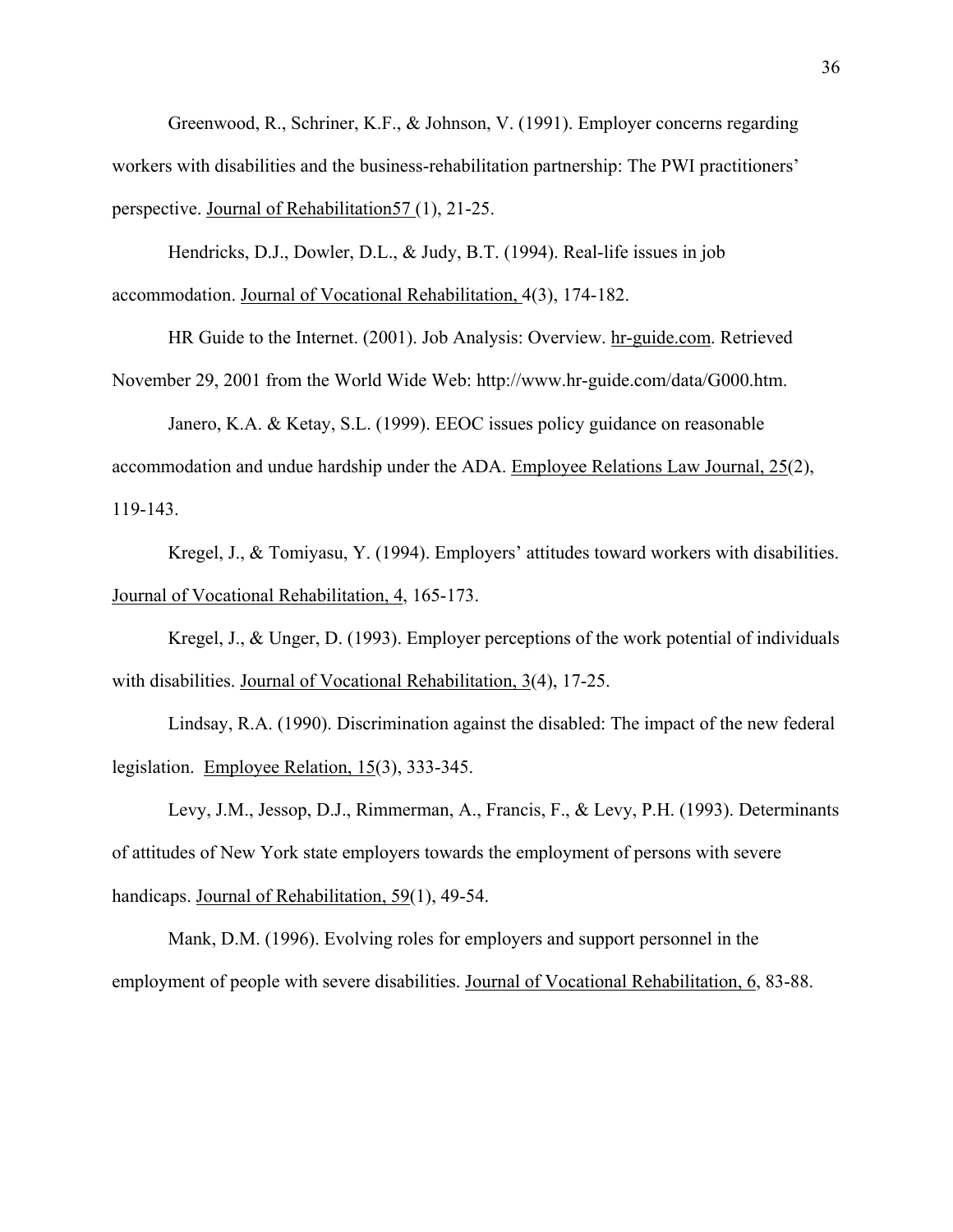McNeil, J.M. (1997). Current population reports. U.S. Department of Commerce.

Retrieved October 20, 1999 from the World Wide Web: http://www.census.gov/prod/3/97/ pubs/p70-61.pdf

McNeil, J.M. (1994). One in 10 Americans reported a severe disability in 1994-95, Census Bureau Reports. U.S. Department of Commerce. Retrieved October 20, 1999 from the

World Wide Web: [http://www.census.gov/Press-Release/cb97-148.html.](http://www.census.gov/Press-Release/cb97-148.html)

Minnesota Statues. (2001). 268A.01 Definitions. Retrieved November 30, 2001 from the World Wide Web: http://www.revisor.leg.state.mn.us/stats/268A/01.html.

Mullins, J.A., Rumrill Jr., P.D., & Roessler, R.T. (1994). Use a collaborative approach to reasonable accommodation. HRFocus, 71(2), 16.

Nietupski, J., Verstegen, D., Hamre-Nietupski, S., & Tanty, S. (1993). Leveraging community support in approaching employers. Journal of Vocational Rehabilitation, 3, 38-45

President's Committee on Employment of People with Disabilities. (1993). Ready, willing, & available: A business guide to improving your workforce by hiring people with disabilities. Retrieved October 24, 2001 from the World Wide Web: [http://www.dol.gov/](http://www.dol.gov/ dol/odep/public/pubs/rwa00/toc.htm) [dol/odep/public/pubs/rwa00/toc.htm](http://www.dol.gov/ dol/odep/public/pubs/rwa00/toc.htm)

President's Committee on Employment of People with Disabilities. (1996). Employment checklist for hiring persons with disabilities – practical suggestions. Retrieved October 24, 2001 from the World Wide Web: <http://www.dol.gov/dol/odep/public/archives/pubs/ek96/chcklist.htm>

President's Committee on Employment of People with Disabilities. (2001). Hire this ability - Preparing for and conducting an effective job interview. Retrieved October 24, 2001 from the World Wide Web: http://www.hirethisability.com/interviewing.htm